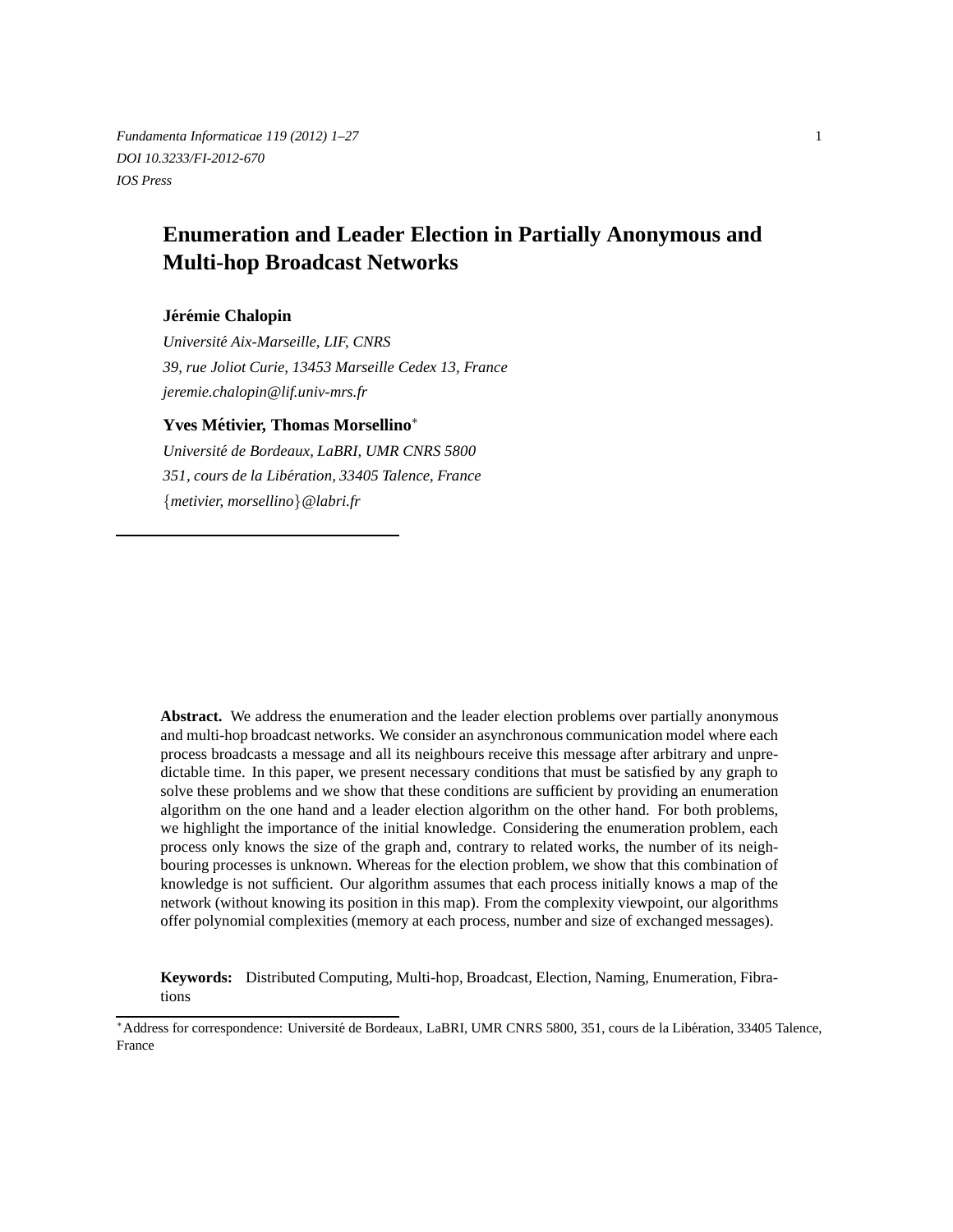## **1. Introduction**

A multi-hop and ad-hoc broadcast network is a collection of processes which communicate by broadcasting messages and should run in absence of any preexisting infrastructure (e.g., ad-hoc wireless networks). Some of the important challenges in such a network are enumeration and leader election which are well-known in the field of distributed systems [14, 17, 18, 19, 22].

## **1.1. Enumeration and Election**

The aim of a naming algorithm is to give pairwise distinct identities to all processes. The enumeration problem is a variant of the naming problem and aims at giving to each process a unique number between 1 and the size of the graph. Existence of identified processes allows better routing of information, resource management and performance [19].

A distributed algorithm solves the election problem [15] if it always terminates and in the final configuration exactly one process is marked as *elected* and all the other processes are marked as *nonelected*. Moreover, it is supposed that once a process becomes *elected* or *non-elected* then it remains in such a state until the end of the algorithm. Election algorithms constitute a building block of many other distributed algorithms. The elected vertex acts as coordinator, initiator, and more generally performs some special role (see [21] p. 262).

Using enumeration/naming algorithm, one can promote the process with the highest (resp. lowest) identifier as *elected*. However, enumeration and election problems are not necessarily equivalent (see [5, 9]). We are here interested in characterizing graphs for which there exists an algorithm that solves the enumeration and the naming problems or that solves the election problem.

## **1.2. The Model**

We consider an asynchronous broadcast communication model (see [11, 10]). A network is represented by a simple connected graph  $G = (V(G), E(G)) = (V, E)$  where vertices correspond to processes and edges to direct communication links. The state of each process is represented by a label  $\lambda(v)$  associated to the corresponding vertex  $v \in V(G)$ ; we denote by  $\mathbf{G} = (G, \lambda)$  such a labelled graph.

**Remark 1.1.** Labels (states) are attached to vertices. They make it possible to encode many different situations. If the network is *anonymous* then all vertices have the same label; vertices having unique identities, a distinguished vertex or any intermediate situation, qualified as *partially anonymous*, are other examples of labels attached to vertices.

We consider a robust model in which we assume partially anonymous graphs, i.e., processes have names which are not necessarily distinct. The question of anonymity is often considered when processes must not divulge their identities during executions, due to privacy concerns or security policy issues [13]. In addition, each process may be built in large scale quantities from which it is quite infeasible to ensure uniqueness. Therefore, each process must execute the same finite algorithm in the same way, regardless of its identity (see [1, 2] for related works on anonymity).

Emitted messages are only heard by reachable processes. We consider ad-hoc networks which run in absence of any infrastructure and relying on the message passing model and asynchronous broadcast communications: processes cannot access a global clock and execute computation steps (atomic emit,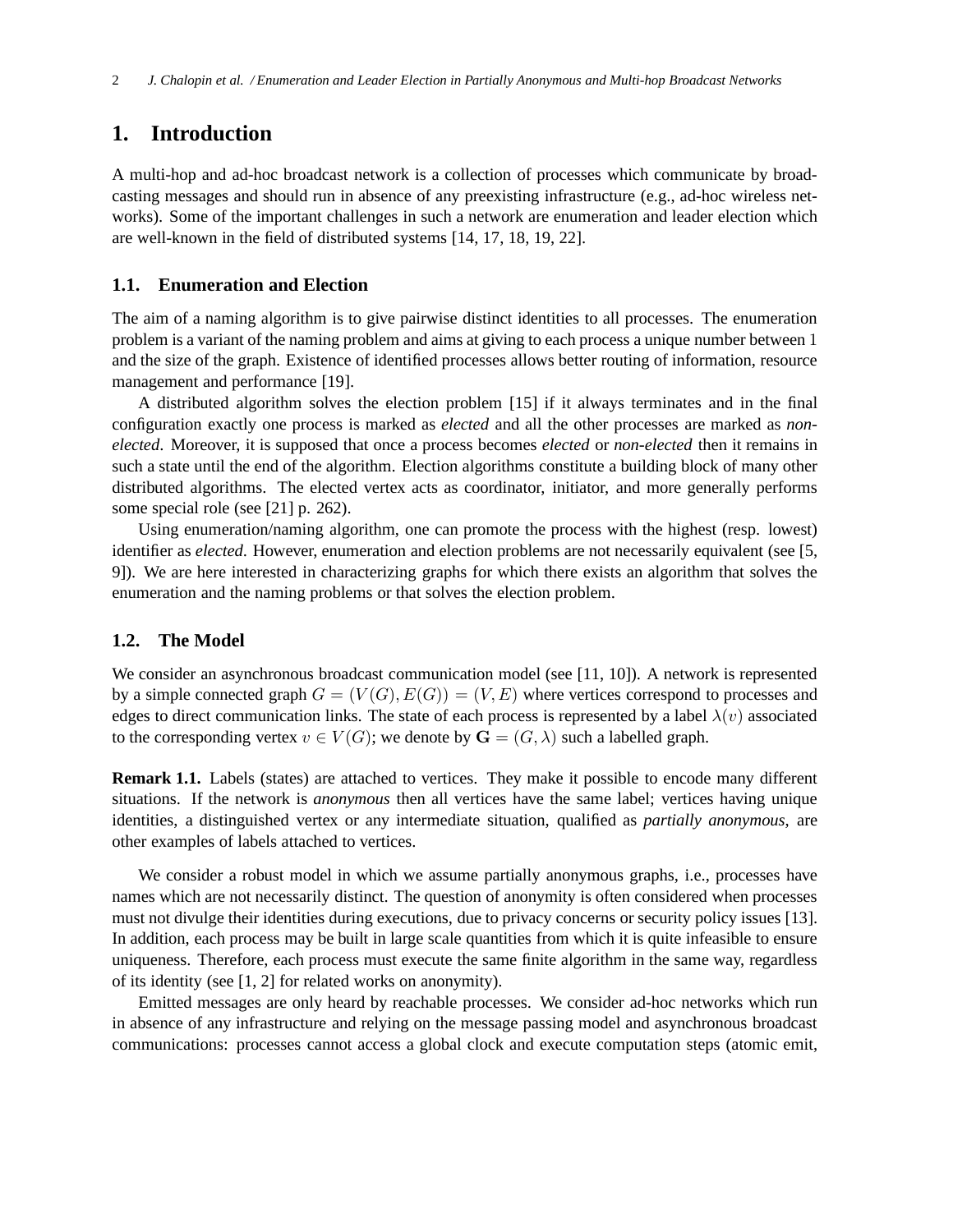hear and internal computation) at arbitrary speed. Communication links are reliable but asynchronous, i.e., a message emitted from a process to neighbours arrives within some finite but unpredictable time. Note that communications are not necessarily FIFO.

## **1.3. Overview of our Contributions**

We give complete characterizations of multi-hop broadcast networks where there exists an enumeration algorithm or an election algorithm (Theorem 3.8 and Theorem 4.9). In this model, enumeration and election problems are not equivalent, meaning that even if we can elect a leader, we cannot always give a unique number to every process.

Let  $G = (G, \lambda)$  be a labelled graph. We will denote by  $Dir(G)$  the symmetric labelled directed graph (digraph)  $(\text{Dir}(G), \lambda)$  constructed in the following way. The vertices of  $\text{Dir}(G)$  are the vertices of G and they have the same labels in G and in Dir(G). Each edge  $\{u, v\}$  of G is replaced in Dir(G) by two arcs  $a_{(u,v)}, a_{(v,u)} \in A(\text{Dir}(G))$  such that  $s(a_{(u,v)}) = t(a_{(v,u)}) = u, t(a_{(u,v)}) = s(a_{(v,u)}) = v$ . Note that this digraph does not contain multiple arcs or loop. The object we use for our study is  $(\text{Dir}(G), \lambda)$ and results are stated with symmetric labelled digraphs.

A fibration from a digraph  $D$  to a digraph  $D'$  is a homomorphism from  $D$  to  $D'$  that induces an isomorphism between the incoming arcs of each vertex of  $D$  and the incoming arcs of its image.

First, we prove that, in the asynchronous broadcast model, there exists an enumeration algorithm if and only if  $Dir(G)$  is minimal for the fibration relation, i.e., if there exists a fibration from  $Dir(G)$  to  $D'$ then it is an isomorphism.

For the election problem, we prove that there exists an election algorithm if and only if once there exists a fibration  $\varphi$  from Dir(G) to D' then necessarily there exists a vertex v of D' such that  $\varphi^{-1}(v)$  is a singleton.

For both problems, our algorithms do not require each process to know its degree. For the enumeration problem, processes only know the size of the network. However, we show that this initial knowledge is not sufficient when one considers the election problem. Thus, our leader election algorithm assumes that each process knows a map of the network but is not aware of its position in this map.

Furthermore, our algorithms have a polynomial complexity: local memory, number of messages and size of messages are polynomially bounded by the size of the network.

#### **Remark 1.2. (Initial Knowledge)**

For the enumeration algorithm, it suffices that every process knows the size of the network for the termination detection. This hypothesis is classical when considering leader election and naming/enumeration problems [1, 5, 23, 25, 17].

For the election algorithm, to detect its termination we assume that each process knows a map of the whole graph (see Section 4.2 for a discussion); we also prove that it suffices that every vertex knows the size of the graph and the size of its neighbourhood (see Section 4.6).

## **1.4. Related Works: Comparison and Comments**

Graphs where election or naming are possible were already studied for different basic models. Solutions depend on the type of basic computation steps, on the type of network topology and on the initial knowledge.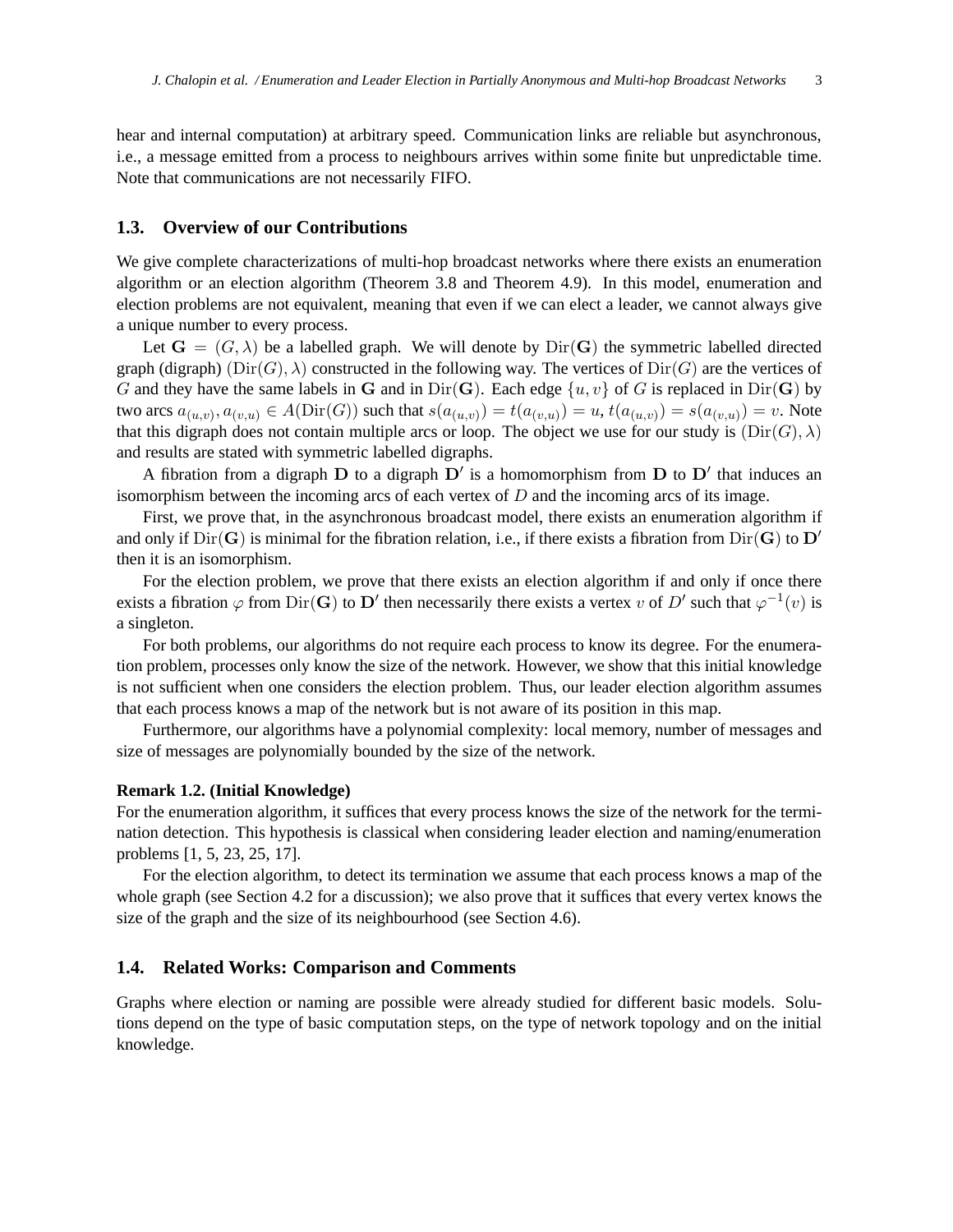Angluin [1] has introduced the classical proof techniques used for showing the non-existence of an election algorithm based on coverings, which is a notion known from algebraic topology [16]. Finally, several characterizations of graphs for which there exists an election algorithm have been obtained [5, 23, 25, 17].

The model studied in this paper corresponds to the Broadcast-to-Mailbox communication mode of Yamashita and Kameda [25] and to the no output port awareness and no input port awareness of Boldi *et al.* [5]. We use intensively fibrations introduced in [5] and studied in [6]. The fundamental tool in [25, 5] is the notion of view. The view from a vertex v of a labelled graph  $(G, \lambda)$  is an infinite labelled tree rooted in v obtained by considering all labelled walks in  $(G, \lambda)$  starting from v.

The characterization of graphs where election is possible obtained in [25] is formulated by using views whereas Boldi *et al.* [5] use fibrations. In both cases election algorithms are based on views and the election algorithms presented in [25, 5] use messages with an exponential size, they need the knowledge of the size of the graph and the size of the neighbourhood of each vertex; this knowledge is used in the algorithms to ensure that all executions are pseudo-synchronous and that communication links behave like FIFO channels.

Techniques developed in this paper are inspired by the work of Mazurkiewicz [17]. He considers the asynchronous computation model where in one computation step labels of vertices are modified on a subgraph consisting of a process and its neighbours, according to rules depending on this subgraph only. Mazurkiewicz's characterization of the graphs where enumeration/election are possible is based on the notion of unambiguous graphs and may be formulated equivalently using coverings of simple graphs (see [12], p. 256). A graph G is a covering of another graph G' if there is a surjective homomorphism  $\varphi$ from  $G$  to  $G'$  which is locally bijective. He gives a nice and simple enumeration algorithm for the graphs that are minimal for the covering relation, i.e., which can cover only themselves. The fundamental tool is a total order attached to local views defined by a vertex and its neighbourhood.

These techniques have been also used in [7, 8]. The model of [7] (it is the same one as [23]) is such that in each step, one of the vertices, depending on its current label, either changes its state, or sends/receives a message via one of its ports. The model of [8] is defined by local computations on labelled edges of graphs. In both cases the election problem and the enumeration problem are equivalent.

Cidon and Mokryn present in [11] an election algorithm in multi-hop radio networks. This algorithm partitions the network into fragments that are collections of processes where one process is identified as a candidate and marked initially as active. They consider networks that are not anonymous: each vertex has a unique identity. During the computation, a candidate can become inactive and joins another candidate's fragment.

## **1.5. Summary**

First, we present in Section 2 the notion of fibration for digraphs and the fundamental lemma (Lemma 2.11) which connects fibrations and asynchronous broadcast communications. In Section 3, we characterize graphs which admit and enumeration algorithm while in Section 4, we characterize graphs which admit an election algorithm.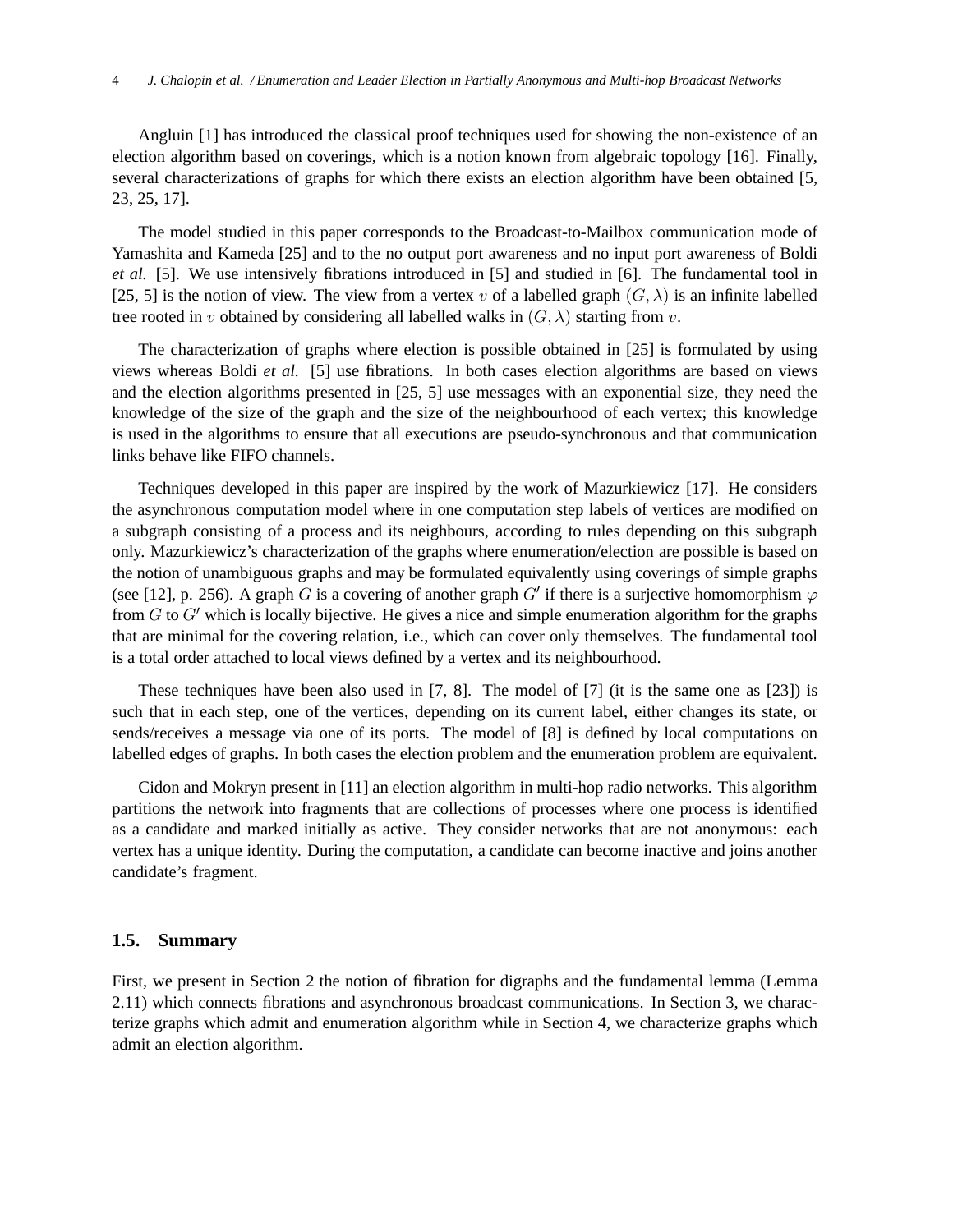## **2. Preliminaries**

In order to describe our characterizations, one needs to consider directed graphs (digraphs for short) that can have multiple arcs and self-loops. In this section, we present various definitions about digraphs and labelled digraphs. We also present fibrations which are a particular type of homomorphism. From these definitions, we give a fundamental lemma that establishes a link between fibrations and asynchronous broadcast communications.

## **2.1. Labelled Simple Graphs and Digraphs**

Undirected graphs without multiple edges or loop are also called simple graphs. Each such a graph is written as  $G = (V(G), E(G))$  where  $V(G)$  is the set of vertices of G and where the set of edges  $E(G)$  is a set of pairs of distinct vertices of G. For each edge  $\{u, v\} \in E(G)$ , u and v are the *ends* of  $\{u, v\}$  and u and v are said to be *adjacent* or *neighbours*. We denote by  $N_G(u)$  the set of all vertices of G adjacent to u and  $deg_G(u)$  is the degree of u in G, i.e., the size of  $N_G(u)$ .

A simple graph G is *connected* if for all vertices  $u, v \in V(G)$ , there exists a path between u and v. Otherwise, it is *disconnected*. In the following, we will only consider connected simple graphs.

A *digraph* with multiple arcs, also called *directed multigraph*,  $D = (V(D), A(D), s_D, t_D)$  is defined by a set  $V(D)$  of vertices, a set  $A(D)$  of arcs and by two maps  $s_D$  and  $t_D$  that assign to each arc two elements of  $V(D)$ : a source and a target (in general, the subscripts will be omitted). If a is an arc, the arc a is said to be going out of  $s(a)$  and coming into  $t(a)$ ; we also say that  $s(a)$  and  $t(a)$  are incident to a. Let a be an arc, if  $s(a) = u$  and  $t(a) = v$  then v is an outgoing neighbour of u and u is an incoming neighbour of v. A self-loop is an arc with the same source and target.

**Remark 2.1.** Note that since we consider digraphs with multiple arcs, an arc a is not uniquely defined by  $s(a)$  and  $t(a)$ .

A *symmetric* digraph D is a digraph endowed with a symmetry, that is, an involution  $Sym : A(D) \rightarrow$  $A(D)$  such that for every  $a \in A(D)$ ,  $s(a) = t(Sym(a))$ . In a symmetric digraph D, the degree of a vertex v is  $\deg_D(v) = |\{a \mid s(a) = v\}| = |\{a \mid t(a) = v\}|$  and we denote by  $N_D(v)$  the set of neighbours of v which is equal to the set of out-neighbours of v and to the set of in-neighbours of v.

Given two vertices  $u, v \in V(D)$ , a path  $\pi$  of length p from u to v in D is a sequence of arcs  $a_1, a_2, \ldots a_p$  such that  $s(a_1) = u, \forall i \in [1, p-1], t(a_i) = s(a_{i+1})$  and  $t(a_p) = v$ . If for each  $i \in [1, p-1],$  $a_{i+1} \neq Sym(a_i)$ ,  $\pi$  is *non-stuttering*. A digraph D is *strongly connected* if for all vertices  $u, v \in V(D)$ , there exists a path from  $u$  to  $v$  in  $D$ . In a digraph  $D$ , the *distance* between two vertices  $u$  and  $v$ , denoted  $dist_D(u, v)$ , is the length of the shortest path from u to v in D. Note that  $dist_D(u, v)$  is not necessarily equal to  $dist_D(v, u)$  unless D is a symmetric digraph. A digraph H is a *subdigraph* of D, noted  $H \subseteq D$ , if  $V(H) \subseteq V(D)$  and  $A(H) \subseteq A(D)$ .

#### **Definition 2.2. ([3])**

A *homomorphism*  $\varphi$  from the digraph D to the digraph D' denoted  $\varphi: D \to D'$  is a mapping  $\varphi: V(D) \cup$  $A(D) \rightarrow V(D') \cup A(D')$  such that for every vertex  $v \in V(D)$ ,  $\varphi(v) \in V(D')$  and for every arc  $a \in A(D), \varphi(a) \in A(D'), \varphi(s(a)) = s(\varphi(a))$  and  $\varphi(t(a)) = t(\varphi(a)).$ 

A homomorphism  $\varphi$  is an *isomorphism* if  $\varphi$  is bijective. We write  $D \approx D'$  whenever D and D' are isomorphic.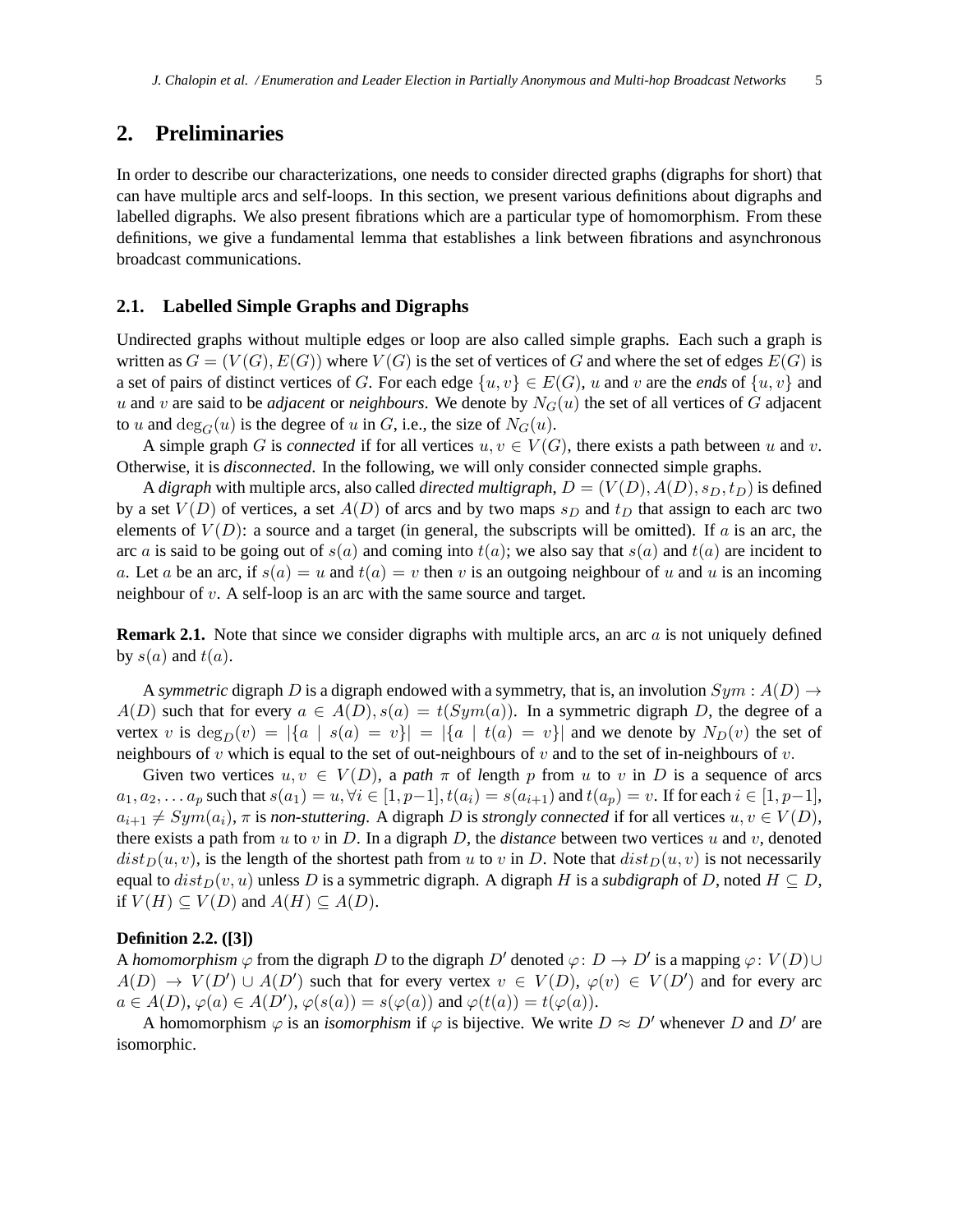In this paper, we consider digraphs where the vertices are labelled with labels from a recursive set L. A digraph D labelled over L will be denoted by  $(D, \lambda)$ , where  $\lambda: V(D) \to L$  is the labelling function. The digraph D is called the underlying digraph and the mapping  $\lambda$  is a labelling of D. A mapping  $\varphi: V(D) \to V(D')$  is a homomorphism from  $(D, \lambda)$  to  $(D', \lambda')$  if  $\varphi$  is a digraph homomorphism from D to D' which preserves the labelling, i.e., such that  $\lambda'(\varphi(v)) = \lambda(v)$  for every  $v \in V(D)$ . Labelled digraphs will be designated by bold letters like  $\mathbf{D}, \mathbf{D}'$ , ... If  $\mathbf{D}$  is a labelled digraph, then  $D$  denotes the underlying digraph.

Let H be a subgraph of D and  $\lambda_H$  the restriction of a labelling  $\lambda: V(D) \to L$  to  $V(H)$ . Then the labelled graph  $H = (H, \lambda_H)$  is called a *subdigraph* of  $G = (D, \lambda)$ ; we note this fact by  $H \subseteq D$ .

Our proofs use the notion of *view*. Informally, the view of a vertex  $v$  in a digraph  $D$  is obtained by considering all labelled paths in  **ending in**  $v$ **. From the computation viewpoint, the view of a process** in a network is a tree representing all the information it can gather about the network.

**Definition 2.3.** Given a labelled digraph D, the view  $T_D(v_0)$  of a vertex  $v_0$  is an infinite rooted labelled tree that can be defined recursively. The root of the tree is a vertex  $x_0$  that corresponds to  $v_0$  and is labelled by  $\lambda(v_0)$ . For each incoming neighbour  $v_i$  of  $v_0$  in D, there is an arc between  $x_0$  and the root  $x_i$  of the tree  $T_D(v_i)$ . Let d be an integer, the d-view  $T_D^d(v_0)$  of  $v_0 \in V(D)$  is the infinite view  $T_D(v_0)$ truncated at depth d.

From this definition, we can state that the set of d-views of a digraph  $D$  is finite. Thus, we can define a partial order  $\succeq$  on this set as follows:

**Definition 2.4.** For every vertex  $v, w \in V(D)$ , if  $T = T_{\mathbf{D}}^d(w)$  is a subtree of  $T' = T_{\mathbf{D}}^d(v)$  then  $T' \succeq T$ . Note that if there exists an isomorphism between T to T', they are said to be similar, denoted  $T \approx T'$ .

**Remark 2.5.** The labelling  $\lambda$  of vertices may encode some properties of the network or an initial knowledge. For example, if the network is anonymous, all the vertices have the same label (i.e.,  $\forall u, u' \in$  $V(G), \lambda(u) = \lambda(u')$ ). If the processes have unique identities, then for all  $u, u' \in V(G)$  if  $u \neq u'$  then  $\lambda(u) \neq \lambda(u')$ . If there exists a distinguished process, then there exists  $u \in V(G)$  such that for each  $u' \in V(G)$  distinct from  $u, \lambda(u) \neq \lambda(u')$ . It may also encode partial identities of processes. As initial knowledge, label of a vertex may encode its degree or the size of the graph.

**Remark 2.6.** Note that computing the view of a process belongs to the set of tools which allows to capture "symmetric" behaviour in distributed computations. The algorithms of Boldi *et al.* [5] and of Yamashita and Kameda [25] are based on the notion of view.

#### **2.2. Homomorphism and Fibration**

Fibrations, *t* -fibrations and *nt* -fibrations are important tools for this work (see [4, 6] for definitions and properties).

A fibration is a homomorphism that induces an isomorphism between the incoming arcs of a vertex and the incoming arcs of its image.

**Definition 2.7.** A digraph D is *fibred over* a digraph  $D'$  via a homomorphism  $\varphi$  if  $\varphi$  is a homomorphism from D to D' such that for each arc  $a' \in A(D')$  and for each vertex  $v \in \varphi^{-1}(t(a'))$ , there exists a unique arc  $a \in A(D)$  such that  $t(a) = v$  and  $\varphi(a) = a'$ ; this arc a is called the *lifting* of a' at v.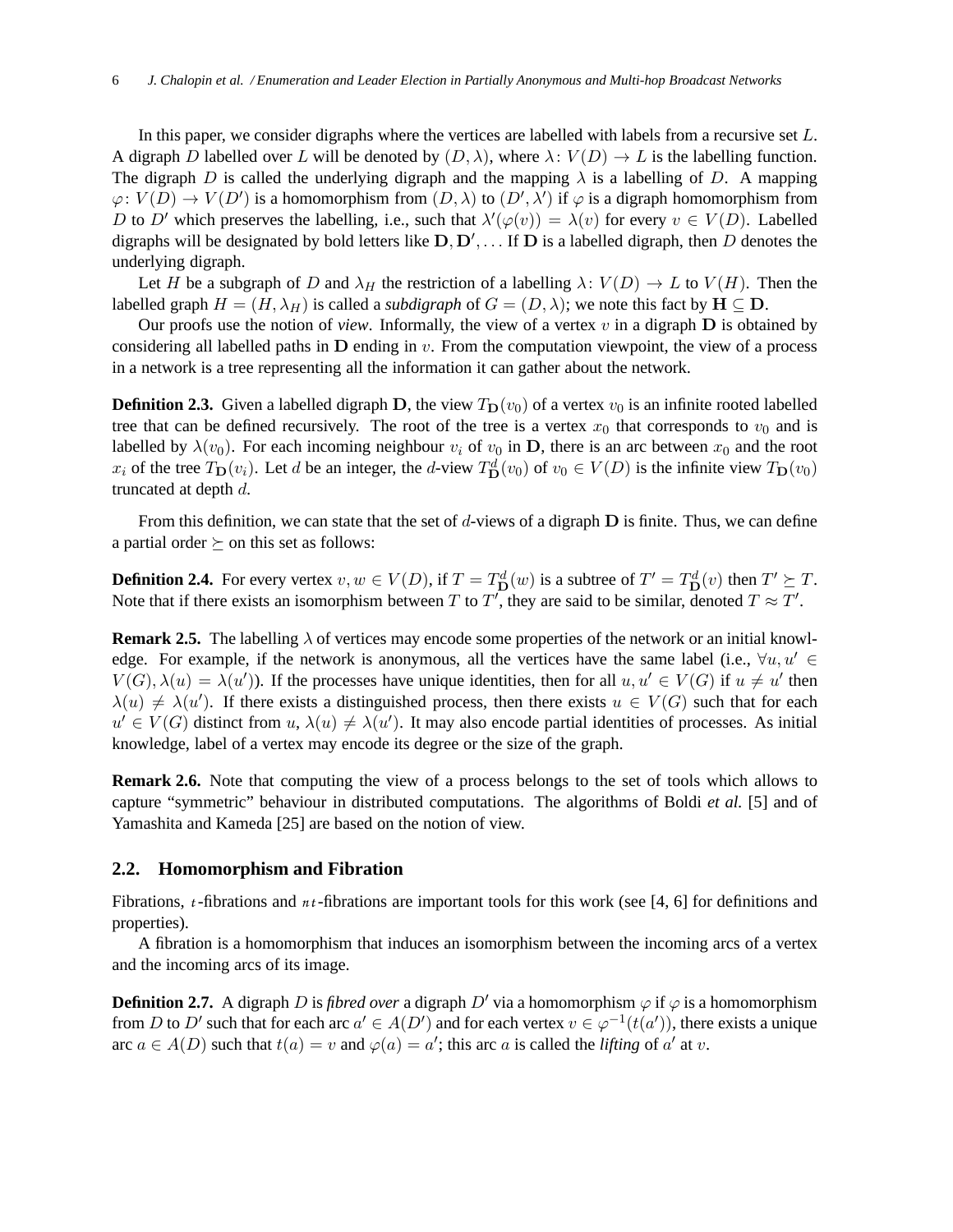We say that the homomorphism  $\varphi$  is a *fibration* from D to D', the digraph D is the *total digraph* of  $\varphi$  and the digraph  $D'$  is the *base* of  $\varphi$ .

The *fibre* over a vertex v' (resp. an arc a') of D' is defined as the set  $\varphi^{-1}(v')$  of vertices of D (resp. the set  $\varphi^{-1}(a')$  of arcs of D).

The digraph  $D$  is *minimal* if for every digraph  $D'$  such that  $D$  is fibred over  $D'$ ,  $D$  and  $D'$  are isomorphic.

If a digraph D is fibred over a digraph D' via a homomorphism  $\varphi$ , and if D and D' are not isomorphic, we say that  $\bf{D}$  is *properly* fibred over  $\bf{D}'$  and that  $\varphi$  is a *proper* fibration.

From [6], we know that there exists a unique digraph  $B_G$  such that  $Dir(G)$  is fibred over  $B_G$ , and for each **D** such that  $Dir(G)$  is fibred over **D**, **D** is fibred over **B**<sub>G</sub>. This digraph is called the *minimal base* of G.

In this work, we need to define *t* -fibrations and *nt* -fibrations.

**Definition 2.8.** The fibre of a vertex v is qualified as *trivial* if  $|\varphi^{-1}(v)| = 1$ , otherwise, it is *non-trivial*.

A fibration  $\varphi$  is a *t*-fibration if there exists at least one vertex such that its fibre is trivial; it is a *nt* -fibration if all fibres are non-trivial.

A digraph D is *t*-fibred (resp. *nt*-fibred) over a digraph D' via  $\varphi$  if and only if  $\varphi$  is a *t*-fibration (resp. *nt* -fibration).

The digraph D is  $n_t$ -minimal if for every digraph D' such that D is fibred over D' via a fibration  $\varphi$ ,  $\varphi$  is a *t*-fibration.

A simple graph G is minimal if  $Dir(G)$  is minimal. Similarly, a simple graph G is  $n_t$ -minimal if  $Dir(G)$  is *nt*-minimal. An example of fibration is given in Figure 1.



Figure 1. The labelled digraph  $Dir(G)$  is fibred over the digraph D. Therefore,  $Dir(G)$  is not minimal. Since  $Dir(G)$  has a unique vertex of degree 4,  $Dir(G)$  is  $n_t$ -minimal. The digraph **D** is minimal and also  $n_t$ -minimal.

**Remark 2.9.** As a corollary of Definition 2.4, we obtain: let H be a sub-digraph of  $Dir(G)$ , for every vertex  $v \in Dir(\mathbf{G}), T^d_{Dir(\mathbf{G})}(v) \succeq T^d_{\mathbf{H}}(v)$ .

Moreover, let **D** and **D'** be two digraphs. If **D** is fibred over **D'** via  $\varphi$ , then  $T_D(v) \approx T_{D'}(\varphi(v))$ , i.e, the view of v in **D** is isomorphic to the view of  $\varphi(v)$  in **D'**.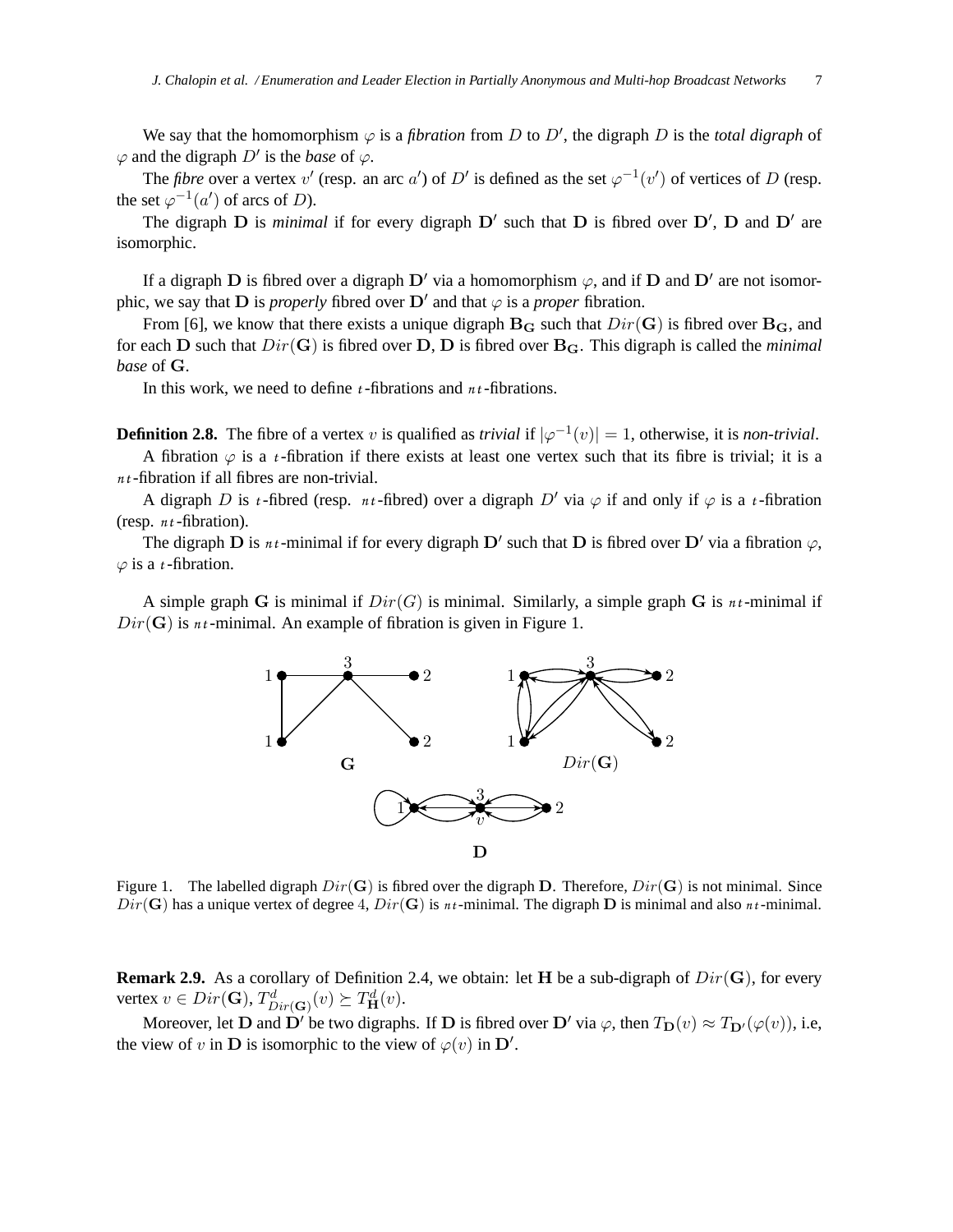Note that the vertices of the minimal base B of G can be identified to their views in B: this defines a unique homomorphism from G to B. We define the notion of candidate for a digraph D such that  $Dir(G)$  is fibred over **D**.

**Definition 2.10.** Consider a *nt*-minimal graph G, let B be the minimal base of  $Dir(G)$ , and let  $\varphi$  be the unique fibration from  $Dir(G)$  to B. A vertex  $v \in V(B)$  is a candidate of B if  $|\varphi^{-1}(v)| = 1$ , i.e., if there is a unique vertex  $w \in V(G)$  such that  $\mathbf{T}_{\mathbf{G}}(w) \approx \mathbf{T}_{\mathbf{B}}(v)$ .

Given a digraph D such that  $Dir(G)$  is fibred over D, we know that D is fibred over B via a unique homomorphism  $\varphi'$ . A vertex v is a candidate of **D** if and only if  $\varphi'(v)$  is a candidate of **B**.

We denote by  $C_{\mathbf{G},\mathbf{D}}$  the set of candidates of  $\mathbf{D}$ .

Note that if a *nt*-minimal digraph  $Dir(G)$  is fibred over a digraph D via a homomorphism  $\varphi$ , then for every vertex  $v \in C_{\mathbf{G},\mathbf{D}}, |\varphi^{-1}(v)| = 1$ .

Intuitively, a leader election algorithm on a graph G fibred over D cannot declare a vertex which does not belong to the set of candidate  $C_{\mathbf{G},\mathbf{D}}$  (see Section 4).

## **2.3. Fibrations and Broadcast Communications**

In order to extend the Lifting Lemma of Angluin [1] and Boldi *et al.* [5] to asynchronous broadcast communications, we present the correlation between fibrations and asynchronous broadcast communications.

Leader election and enumeration problems require the network to reach a *non-symmetric* state. A network state is qualified as symmetric if it contains different processes that are in exactly the same situation; not only their local states, but also the states of their neighbors, of their neighbors' neighbors, etc. That is, there exists a "local similarity" between different processes of infinite radius.

The replay argument shows that different processes that are locally similar with infinite radius will exhibit the same behaviour in some infinite computation. Thus, there is no algorithm that guarantees that the symmetry ceases in all finite computations.

It is not difficult to see that local similarity of infinite radius may exist in finite graphs. It is precisely captured by the notion of graph coverings used by Angluin and this is the mathematical tool to prove the existence of symmetries of infinite radius.

In our model, when a process emits a message, it modifies its state according to only its previous state, while its neighbouring processes that hear the message modify their states following their previous states and the state of the emitting process.

Thus, multi-hop broadcast networks in which symmetries exist are non minimal and impossibility of symmetry breaking can be shown for these graphs. The following lemma connects fibrations and asynchronous broadcast communication steps.

A *maximal* execution ρ of an algorithm is either an infinite execution, or a finite execution such that in the final configuration, there is no message in transit and no process wants to emit a message.

### **Lemma 2.11. (Asynchronous Lifting Lemma)**

Consider a digraph  $D_1$  fibred over a digraph  $D_2$  via  $\varphi$  and let A be an algorithm based on the asynchronous broadcast model. If there exists a maximal execution  $\rho_2$  of A on  $\mathbf{D}_2$  which yields  $\mathbf{D}'_2$  then there exists a maximal execution  $\rho_1$  of A on  $\mathbf{D}_1$  which yields  $\mathbf{D}'_1$  such that  $\mathbf{D}'_1$  is fibred over  $\mathbf{D}'_2$  via  $\varphi$ .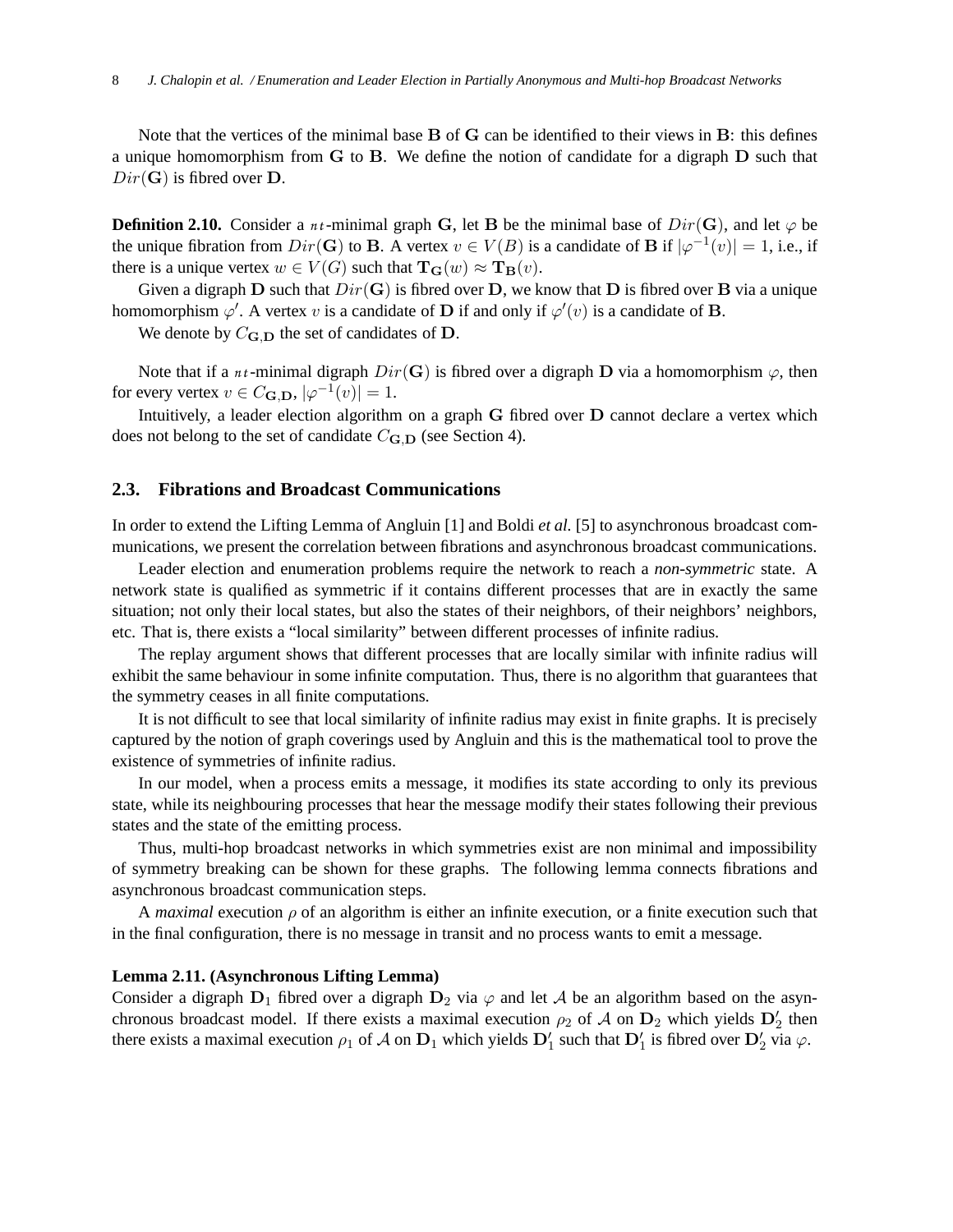## **Proof:**

Let  $\mathbf{D}_1 = (D_1, \lambda_1), \mathbf{D}_2 = (D_2, \lambda_1)$  be two digraphs such that  $(D_1, \lambda_1)$  is fibred over  $(D_2, \lambda_2)$  via  $\varphi$ .

Consider a particular set of executions  $\Pi$  on  $D_2$  in which each emitted message from a process v is followed by the hearing of all its neighbours. Consider a step of  $\rho \in \Pi$ : the process v emits a message in  $\mathbf{D}_2$  and all its neighbours hear the message just after its emission. Let  $\lambda'_2$  $\frac{1}{2}$  be the labelling of  $D_2$  after this step. One can lift this execution in  $D_1$  in which every vertex in  $\varphi^{-1}(v)$  emits the same message (not simultaneously and in any order). Then, all emitted messages are heard. Let denote  $\lambda'_1$  $\frac{1}{1}$ , the new labelling of  $D_1$ . Each vertex  $w \in N_{D_2}(v)$  hears k messages, with k depending on the number of arcs  $a \in A(D_2)$ such that  $s(a) = v$  and  $t(a) = w$ . Since  $\varphi$  is a fibration relation, for every vertex  $w' \in \varphi^{-1}(w)$ , w' has k neighbouring processes in  $\varphi^{-1}(v)$  and hears k same messages. In this sense,  $\lambda_1$  $\chi_1'(w') = \lambda_2'$  $y_2'(w)$  and labels of all other vertices are not modified. Note that if there exists any self-loop on  $v$ , then there exist arcs  $a \in A(\mathbf{D}_2)$  such that  $s(a) = t(a) = v$ . Once v has emitted a message,  $\lambda'_1$  $\chi_1'(v) = \lambda_2'$  $2'_{2}(\varphi^{-1}(v))$ . Thereafter once v has heard this message, we have also  $\lambda'$  $\lambda'_{1}(v) = \lambda'_{2}$  $\mathcal{U}_2(\varphi^{-1}(v))$ . Therefore, the digraph  $(D_1, \lambda'_1)$  is fibred over  $(D_2, \lambda'_2)$  via  $\varphi$ . Thus, if the execution  $\rho$  is infinite on  $\mathbf{D}_2$ , the lifted execution on  $\mathbf{D}_1$  is also infinite. If the maximal execution  $\rho$  on  $\mathbf{D}_2$  is finite, then all messages have arrived, and no process has to emit a message. Hence, after the execution lifted form  $\rho$  on  $D_1$ ,  $D_1$  is fibred over  $D_2$  and all messages have also arrived and no process has to emit a message: the lifted execution is maximal. ⊓⊔

## **3. An Enumeration Algorithm for Broadcast Networks**

In this section, we give a necessary condition based on an impossibility result which states that there exists no enumeration algorithm for a graph G such that  $Dir(G)$  is not minimal. Then, we prove that this condition is sufficient by presenting an enumeration algorithm (Algorithm 1) which relies on asynchronous broadcast communications and is inspired by the work of Mazurkiewicz [17].

#### **3.1. Impossibility Result**

Given a network represented by a graph G, we present a necessary condition that must be satisfied by G to admit an enumeration algorithm. This is an impossibility result that relies on the notion of fibrations for asynchronous computations. Following the proof of Lemma 2.11 presented above, we show that two processes belonging to a same fibre cannot have different names.

**Proposition 3.1.** Let G be a labelled graph such that  $Dir(G)$  is not minimal, there is no enumeration algorithm for G in the asynchronous broadcast model.

#### **Proof:**

Consider a simple graph  $\mathbf{G} = (G, \lambda)$  and a strongly connected digraph  $\mathbf{D} = (D, \eta)$  such that  $Dir(\mathbf{G})$  is properly fibred over D via a fibration  $\varphi$ . Given an algorithm A relying on asynchronous broadcast communications, consider an execution of  $\mathcal A$  on  $D$  as described in Lemma 2.11. Note that if this execution of A on D is infinite, then following Lemma 2.11 there exists an infinite execution of A on G. Finally,  $\mathcal A$  is not an enumeration algorithm for  $\mathbf G$ .

Suppose this execution of  $A$  on  $D$  is finite and yields a configuration  $D'$ . In the final configuration every message has arrived and no process has to emit a message. Thus, each vertex has its final label. Following Lemma 2.11, there exists a lifted execution of A on  $Dir(G)$  that yields a configuration  $G'$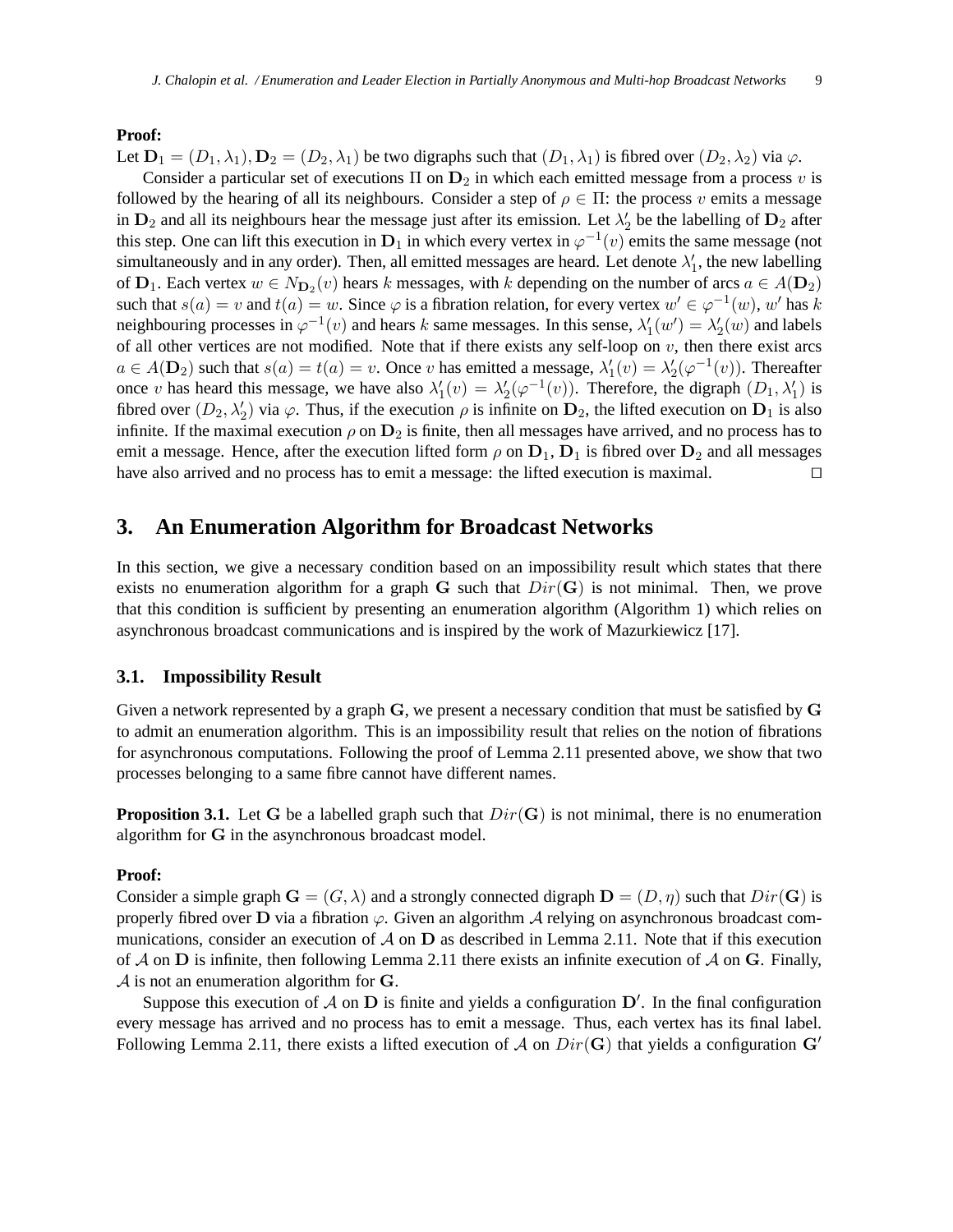such that G' is properly fibred over D' via  $\varphi$ . Since G' is fibred over D' it implies that there exist at least two vertices that have the same label in  $G'$ . Hence, the algorithm  $A$  does not give a distinct label to each vertex and is not an enumeration algorithm for G. □

## **3.2. Informal Description of the Enumeration Algorithm**

We first give a general description of our algorithm, that will be denoted  $\mathcal{M}$ , when executed on a connected labelled simple graph G.

During the execution of the enumeration algorithm, each vertex  $v$  attempts to get its unique identity label: a number between 1 and  $|V(G)|$ . Once a vertex v has chosen a number  $n(v)$ , it emits it to its neighbourhood. When a vertex v hears a message from a neighbour u, it stores the number  $n(u)$ . From all information it has gathered from its neighbours, each vertex v is able to create its *local view*. Schematically, the local view of  $v$  is the multiset of given numbers that appear in his neighborhood. Then, a vertex broadcasts its number with its *local view*  $N(v)$ . If a vertex u discovers that there exists another vertex  $v$  with the same number then it should decide if it changes its identity: it compares its local view with the local view of v. If the label of u or the local view of u is *weaker* (for an order we define later), then  $u$  chooses another identity and emits it again with its local view. At the end of the computation, if the digraph  $Dir(G)$  is minimal, then every vertex will have a unique number.

#### **3.2.1. Labels**

We consider a network **G** where  $\mathbf{G} = (G, \lambda)$  is a simple labelled graph. The function  $\lambda : V(G) \to L$ is the initial vertex labelling and is kept during the computation. We suppose that there exists a total order  $\leq_L$  on L. During the execution, the label of each vertex v is a tuple  $(\lambda(v), n(v), N(v), M(v))$ corresponding to the following information:

- $\lambda(v) \in L$  is the initial label of v and is not modified by the algorithm.
- $n(v) \in \mathbb{N}$  is the current *number* of the vertex v computed by the algorithm.
- $N(v) \in \mathcal{P}_{fin}(\mathbb{N} \times \mathbb{Z})^1$  is the *local view* of v. Intuitively, once v has updated its local view,  $(n, p)$ belongs to  $N(v)$  if v knows p neighbours that have n as an identity number.
- $M(v) \in \mathbb{N} \times L \times \mathcal{P}_{fin}(\mathbb{N}^2)$  is the *mailbox* of v. The mailbox of v contains all information heard by v during the execution of the algorithm. If  $(m, \ell, \mathcal{N}) \in M(v)$ , it means that at some previous step of the execution, there was a vertex u such that  $n(u) = m$ ,  $\lambda(u) = \ell$  and  $N(u) = \mathcal{N}$ .

Initially, each vertex v has a label of the form  $(\lambda(v), 0, \emptyset, \emptyset)$  indicating that it has not chosen any number, that it has no information about its neighbours or about the other vertices of the graph.

In order to update the local view of a process  $v_0 \in V(G)$ , we define a function  $update(n, n_{old})$  the operations defined as follows. First, if  $n_{old} \neq 0$ , we apply the following rule:

• if there exists  $(n_{old}, 1) \in N(v_0)$  then  $N(v_0) := N(v_0) \setminus \{(n_{old}, 1)\},$ 

<sup>&</sup>lt;sup>1</sup>For any set S,  $\mathcal{P}_{fin}(S)$  denotes the set of finite subsets of S.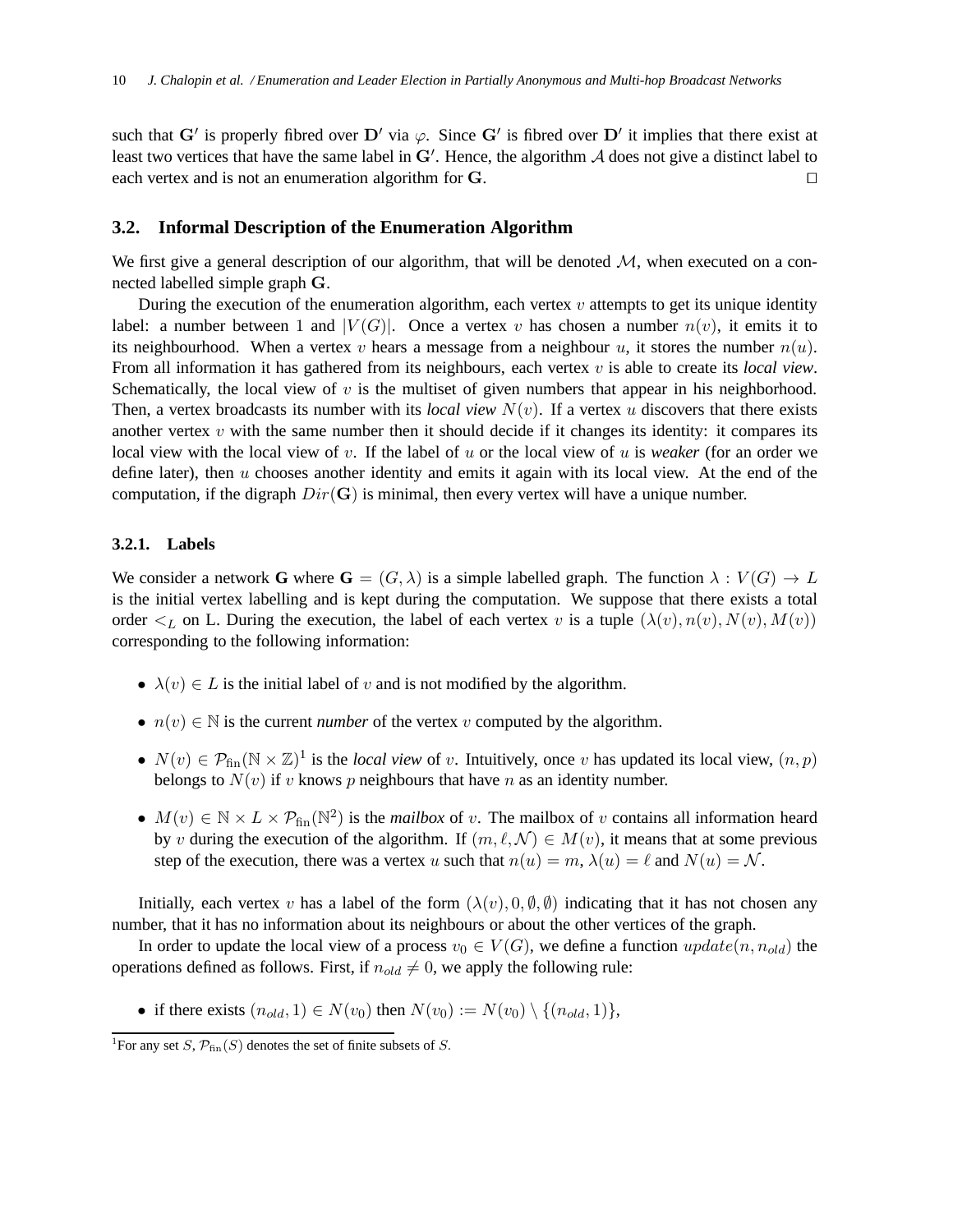- if there exists  $(n_{old}, p) \in N(v_0)$  with  $p \neq 1$  then  $N(v_0) := N(v_0) \setminus \{(n_{old}, p)\} \cup \{(n_{old}, p 1)\},$
- otherwise,  $N(v_0) := N(v_0) \cup \{(n_{old}, -1)\}.$

Then, symmetrically, we do the following operations:

- if there exists  $(n, -1) \in N(v_0)$  then  $N(v_0) := N(v_0) \setminus \{(n, -1)\},$
- if there exists  $(n, p) \in N(v_0)$  with  $p \neq -1$  then  $N(v_0) := N(v_0) \setminus \{(n, p)\} \cup \{(n, p + 1)\},$
- otherwise,  $N(v_0) := N(v_0) \cup \{(n, 1)\}.$

#### **3.2.2. Messages**

In our algorithm, processes exchange messages of the form  $\langle (m, n_{old}, M) \rangle$ . If a vertex u emits a message  $\lt (m, n_{old}, M) >$ , then m is the current number  $n(u)$  of u,  $n_{old}$  is the previous number of u; if in the meanwhile, u has not modified its number, then  $n_{old} = m$  and M is the mailbox of u.

**Remark 3.2.** If there exists  $(n, p) \in N(v)$  with  $p < 0$ , then it means that among all the messages  $\langle (m, n_{old}, M) \rangle$  that v has heard, there are more messages where  $n_{old} = n$  than messages where  $m = n$ . However, each time a process w emits a message  $\lt (m, n_{old}, M) >$  with  $m \neq n_{old}$ , we know that w has previously emitted a message  $\langle (n_{old}, n'_{old}, M) \rangle$  with  $n_{old} > n'_{old}$ .

Consequently, if there exists  $(n, p) \in N(v)$  with  $p < 0$ , then it implies that v has not heard yet all messages sent by its neighbours, and thus it can wait until it hears a message of the form  $\langle (m, n, M) \rangle$ .

#### **3.2.3. An Order on Local Views**

As in Mazurkiewicz's algorithm [17], the nice properties of the algorithm rely on a total order on local views, i.e., on finite subsets of  $\mathcal{P}_{fin}(\mathbb{N}^2)$ . The algorithm described above is such that the local view of any vertex cannot decrease during the computation.

In order to compare two elements of  $\mathbb{N}^2$ , we use the usual lexicographic order on  $\mathbb{N}^2$ :  $(n, p) < (n', p')$ if  $n < n'$ , or if  $n = n'$  and  $p < p'$ .

Let  $N_1, N_2 \in \mathcal{P}_{fin}(\mathbb{N}^2), N_1 \neq N_2$ . Consider  $(n, p)$  as the maximal element of the symmetric difference  $N_1 \triangle N_2 = (N_1 \setminus N_2) \cup (N_2 \setminus N_1)$ . Then  $N_1 \prec N_2$  if and only if one of the following conditions holds:

- $(n, p) \in N_1$  and  $p < 0$ ,
- $(n, p) \in N_2$  and  $p > 0$ .

If  $N(u) \prec N(v)$  then we say that the local view  $N(v)$  of v is *stronger* than the one of u (and  $N(u)$ ) is *weaker* than  $N(v)$ ). Note that in particular the empty set is minimal for  $\prec$ . We assume for the rest of the paper that the set of initial labels L is totally ordered by  $\lt_L$ . We extend  $\lt$  to a total order on  $L \times \overline{\mathcal{P}_{fin}}(L \times \mathbb{N})$ :  $(\ell, N) \prec (\ell', N')$  if either  $\ell \leq_L \ell'$ , or  $\ell = \ell'$  and  $N \prec N'$ . We denote by  $\preceq$  the reflexive closure of ≺.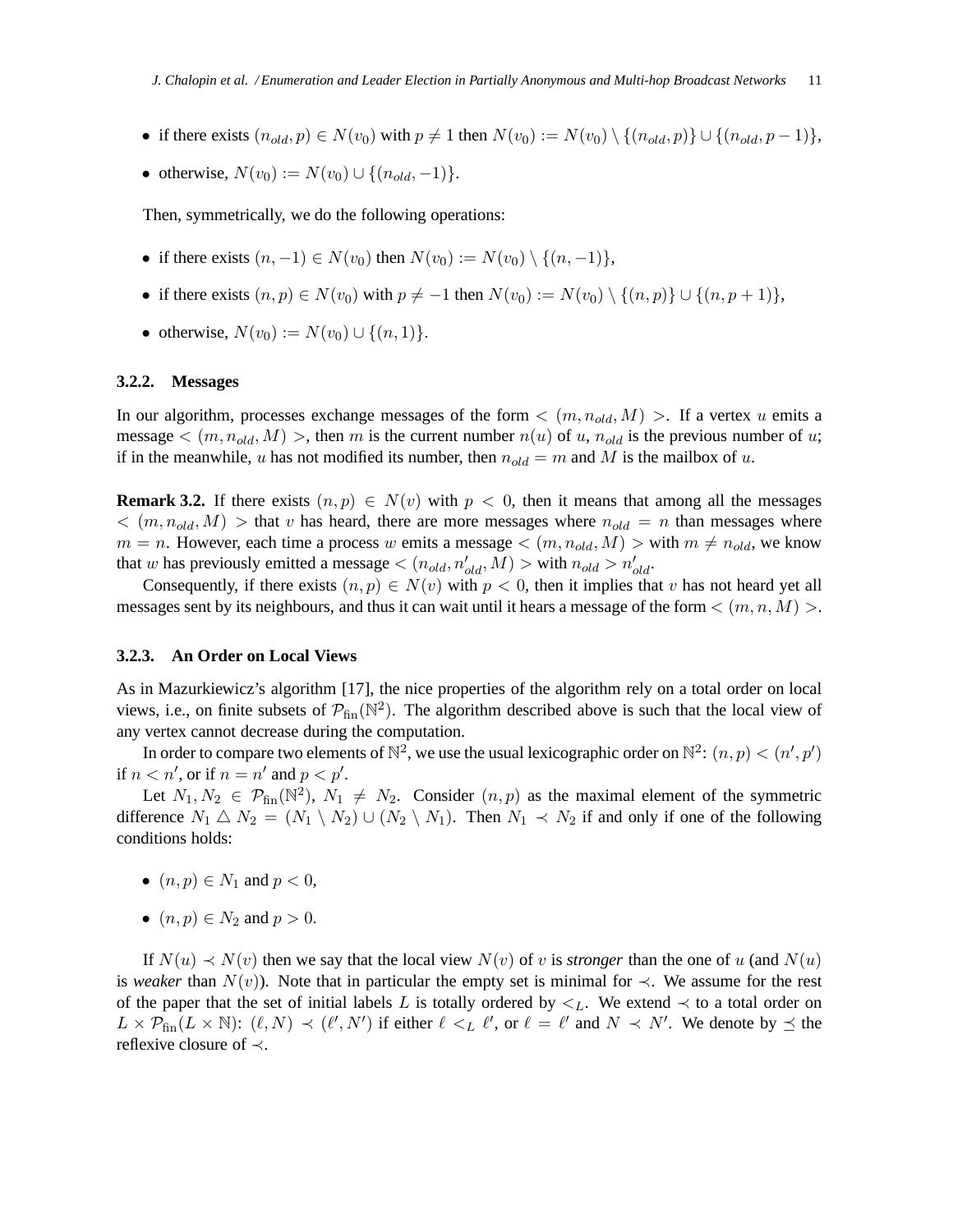### **3.3. The Enumeration Algorithm** M

The algorithm for the vertex  $v_0$  (see Algorithm 1) is expressed in an event-driven description (see Tel [22] p. 553). The algorithm we describe here does not require FIFO communications, i.e., the emitted messages are not necessarily heard in the same order that they are emitted.

The action I can be executed by a process on wake-up only if it has not heard any message. In this case, it chooses the number 1, updates its mailbox and informs its neighbours.

The action R describes the instructions the vertex  $v_0$  has to follow when it hears a message  $\lt$  $(n', n'_{old}, M')$  > from a neighbour. First, it updates its mailbox by adding  $M'$  to it. Then it modifies its number if there exists  $(n(v_0), \ell, \mathcal{N}) \in M(v_0)$  such that  $(\lambda(v_0), N(v_0)) \prec (\ell, \mathcal{N})$ , i.e., if there exists another process in the network which has the same number with a greater local view. Then, it updates its local view according to the  $update(n, n_{old})$  function described above. It adds its new state  $(n(v_0), \lambda(v_0), N(v_0))$  to its mailbox. Finally, if its mailbox has been modified by the execution of all these instructions, it emits its number and its mailbox.

If the mailbox of  $v_0$  is not modified by the execution of the action R, it means that the information  $v_0$  has about its neighbour (i.e., its number) was correct, that all the elements of  $M'$  already belong to  $M(v_0)$ , and that for each  $(n(v_0), \ell, \mathcal{N}) \in M(v_0), (\ell, \mathcal{N}) \prec (\lambda(v_0), N(v_0)).$ 

The action S is executed once the local boolean value *emit* is set to true by I or R actions. It means that the process needs to emit a message to all it neighbours.

## **3.4. Correctness of** M

Let G be a simple labelled graph. In the following,  $i$  is an integer denoting a computation step. Let  $(\lambda(v), (n_i(v), N_i(v), M_i(v))$  be the label of the vertex v after the *i*th step of the computation of the algorithm  $M$  (Algorithm 1). We present some properties satisfied by each execution of the algorithm in the asynchronous broadcast model.

The following lemma, which can be proved easily by induction on the number of steps, recapitulates basic labelling properties.

**Lemma 3.3.** For each vertex  $v$  and each step  $i$ ,

1. 
$$
n_i(v) \neq 0 \implies (n_i(v), \lambda(v), N_i(v)) \in M_i(v),
$$

2.  $\forall n' \in N_i(v)$  then  $n' > 0$  and  $\exists \ell' \in L, \exists N' \in \mathcal{P}_{fin}(\mathbb{N}^2)$  such that  $(n', \ell', N') \in M_i(v)$ .

The algorithm has some remarkable monotonicity properties that are described in the following lemma.

**Lemma 3.4.** For each step i and each vertex v,  $M_i(v) \subseteq M_{i+1}(v)$ ,  $n_i(v) \leq n_{i+1}(v)$ , and  $N_i(v) \preceq$  $N_{i+1}(v)$ . Moreover, if v applies the action S at step i and j with  $i \neq j$ , then  $M_i(v) \neq M_i(v)$ .

#### **Proof:**

The property is obviously true for the vertices that are not active at step  $i$ . It is easy to see that, for each vertex v, we always have  $M_i(v) \subseteq M_{i+1}(v)$ .

For each vertex v and each step i such that  $n_i(v) \neq n_{i+1}(v), n_{i+1}(v) = 1 + \max\{n_1; (n_1, \ell_1, N_1) \in$  $M_i(v)$ } and either  $n_i(v) = 0 < n_{i+1}(v)$  or  $(n_i(v), \lambda(v), N_i(v)) \in M_i(v)$  as shown in Lemma 3.3 and therefore  $n_i(v) < n_{i+1}(v)$ .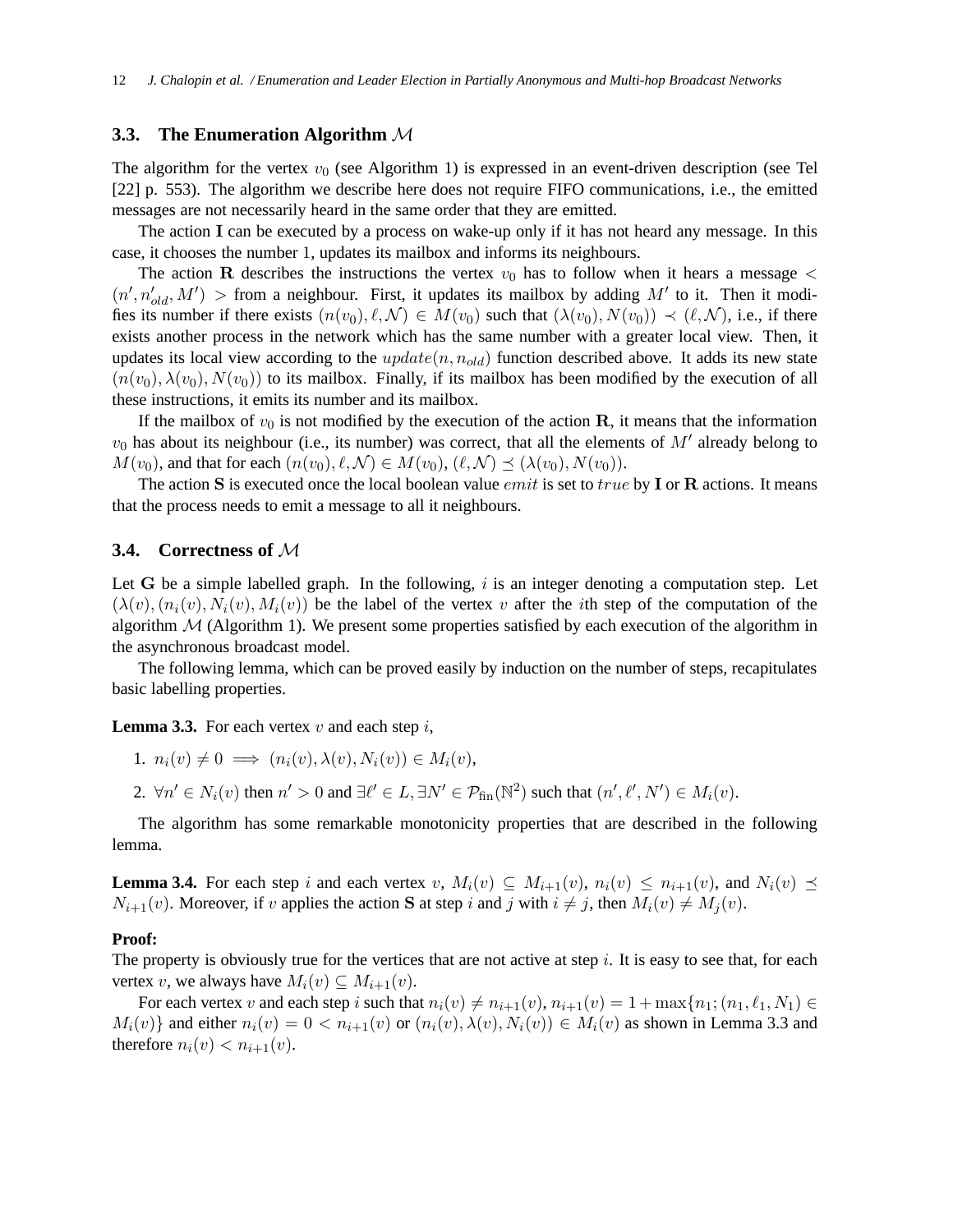**Algorithm 1:** Algorithm  $M$  in the asynchronous broadcast model.

**var**: emit : bool **init** false;  $n_{old}$ : int **init** 0;  $\mathbf{I}: \{n(v_0)=0\}$  and no message has arrived at  $v_0\}$ **begin**  $M_{old} := \emptyset;$  $n(v_0) := 1;$  $M(v_0) := \{(n(v_0), \lambda(v_0), \emptyset)\};$  $emit := true$ **end**  $S: \{emit = true\}$ **begin emit**  $<(n(v_0), n_{old}, M(v_0))>$ ;  $n_{old} := n(v_0);$  $emit := false$ **end**  $\mathbf{R}$ : {A message <  $(n', n'_{old}, M')$  > has arrived at  $v_0$ } **begin**  $M_{old} := M(v_0);$  $M(v_0) := M(v_0) \cup M';$ **if**  $n(v_0) = 0$  *or*  $\exists (n(v_0), \ell, \mathcal{N}) \in M(v_0)$  *such that*  $(\lambda(v_0), N(v_0)) \prec (\ell, \mathcal{N})$  **then**  $n(v_0) := 1 + \max\{n \mid \exists (n, \ell, \mathcal{N}) \in M(v_0)\};$  $N(v_0) := update(n', n'_{old});$  $M(v_0) := M(v_0) \cup \{(n(v_0), \lambda(v_0), N(v_0))\};$ **if**  $\forall (n, p) \in N(v_0), p > 0$  and  $M(v_0) \neq M_{old}$  **then**  $L$  emit := true **end**

When v hears a message in the following form:  $mess = \langle (n', n', M') \rangle, N_{i+1}(v) = update(n', n')$  $N_i(v)$ . If  $N_i(v) \neq N_{i+1}(v)$  then v heard a message  $mess = \langle (n', n'_{old}, M') \rangle$  with  $n' > n'_{old}$  and thus  $N_i(v) \prec N_{i+1}(v)$ .

Moreover, the condition of S is satisfied when the value of *emit* becomes true, i.e., when the mailbox  $M(v)$  of v is modified.  $□$ 

The local knowledge of a vertex  $v$  reflects to some extent some real properties of the current configuration. The two following lemmas enable us to prove that if a vertex  $v$  knows a number  $m$  (i.e., there exist  $\ell, N$  such that  $(m, \ell, N) \in M_i(v)$ , then for each  $m' \leq m$ , there exists a vertex  $v'$  in the graph such that  $n_i(v') = m'$ . We first show that if v knows m there exists v' such that  $n_i(v') = m$ . we also show that if a vertex v knows an identity number m, then it knows all the numbers smaller than  $m$ .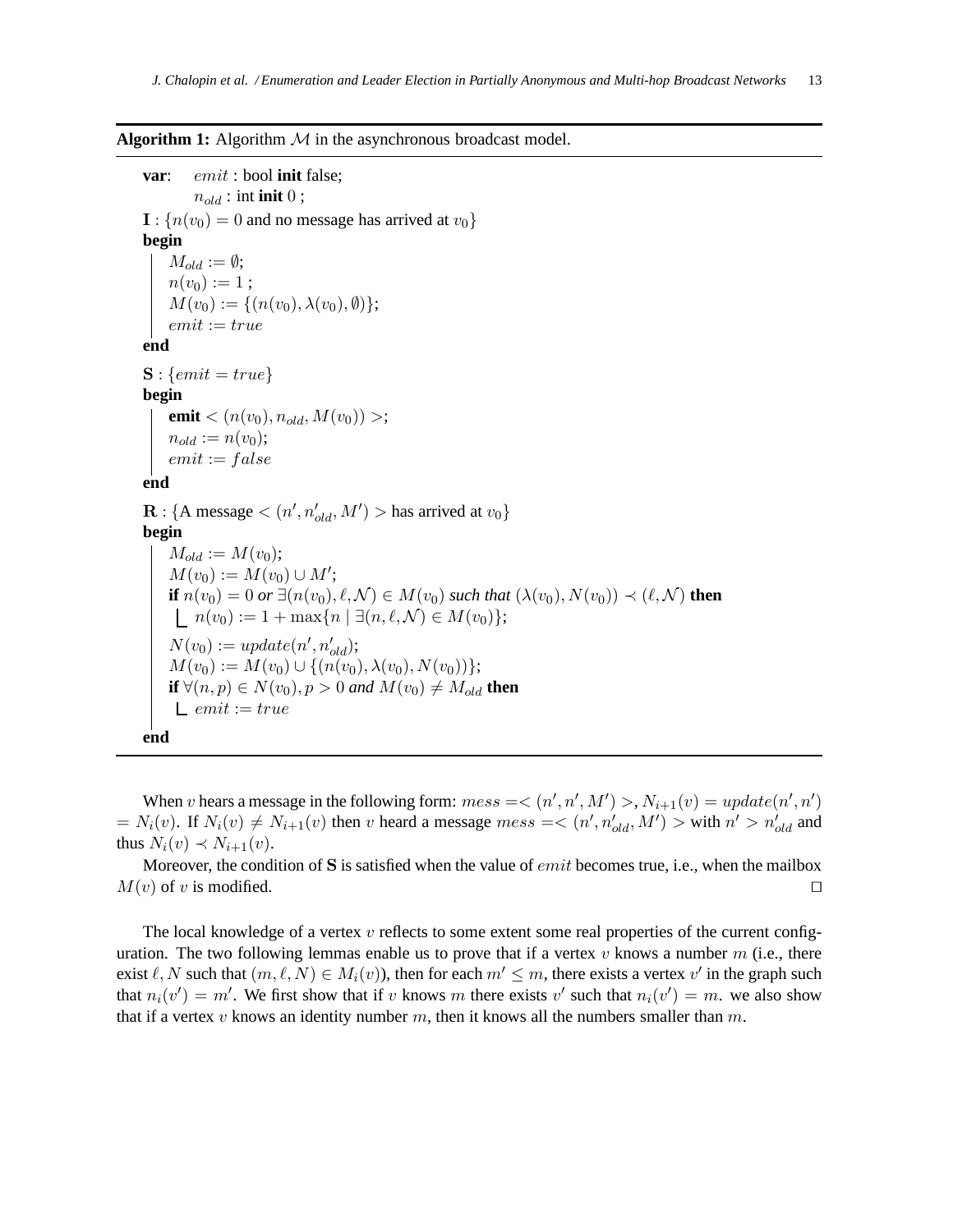**Lemma 3.5.** For each vertex  $v \in V(G)$  and each step i, let  $n_i(v) \neq 0$ , given  $(m', \ell', N') \in M_i(v)$ , for every  $1 \le m \le m'$ , there exists a vertex  $w \in V(G)$  such that  $n_i(w) = m$  and  $(m, \ell, N) \in M_i(v)$ .

## **Proof:**

By induction on step i, we show that for each vertex v with  $n_i(v) \neq 0$ , given  $(m', \ell', N') \in M_i(v)$ , for every  $1 \leq m \leq m'$ , there exists  $(m, \ell, N) \in M_i(v)$ . We state that it holds for all  $i \geq 0$ . If the rule I is applied by v, then,  $M_i(v) = (1, \lambda(v_0), \emptyset)$  and trivially, the property holds.

If the rule R is applied by v, then, v heard a message  $mess = \langle (n', n'_{old}, M') \rangle$  from another vertex v'. Let j be the step in which v' emitted this message. We know that  $M' = M_j(v')$ . If v keeps its number at step  $i + 1$ , then,  $M_{i+1}(v) = M_i(v) \cup M_j(v')$  and the assertion is true by induction hypothesis. Besides, if v' modifies its number, then,  $n_{i+1}(v) = 1 + max\{n \mid \exists (n, l, N) \in M_i(v) \cup M_j(v')\}$  and  $M_{i+1}(v) = M_i(v) \cup M_j(v') \cup (n_{i+1}(v), \lambda(v), N_{i+1}(v))$ . Consequently, the assertion is true.

Assume that the number m is known by v and let  $U = \{(u, j) \in V(G) \times \mathbb{N} \mid j \le i, n_i(u) = m\}$ . Consider the set  $U' = \{(u, j) \in U \mid \forall (u', j') \in U, N_{j'}(u') \prec N_j(u) \text{ or } N_{j'}(u') = N_j(u) \text{ and } j' \leq j\}.$ It is easy to see that there exists  $i_0$  such that for each  $(u, j) \in U', j = i_0$ . Since  $(m, \ell, N) \in M_i(v)$ , neither  $\hat{U}$  nor  $U'$  are empty.

If  $i_0 < i$ , the number  $n_{i_0}(u) = m$  of  $u$  was modified at step  $i_0+1$  but by maximality of  $(\lambda(u), N_{i_0}(u)),$ the vertex u could not modify its number. Hence,  $i_0 = i$  and there exists a vertex  $w \in V(G)$  such that  $n_i(w) = m.$ 

From Lemma 3.5, we deduce that for each step, the identity numbers of all the vertices form either a set [1, k] or a set [0, k] with  $k \leq V(G)$ .

For each step i and each vertex v, if there exists  $n' \in N_i(v)$ , from Lemma 3.3, there exists v' such that  $n_i(v') = n'$  and therefore  $N(v)$  can only have a finite number of values and the same holds for  $M(v)$ . During the algorithm, the consecutive labelling of each vertex v form an increasing sequence,  $(n_i(v), N_i(v), M_i(v)), i = 1, 2, \ldots$  and, each vertex can emit a message only if it modifies its mailbox. Since the number of possible accessible labels is finite (but dependent on the size of the graph), the algorithm always terminates.

Moreover, we make the assumption that every process knows the size of the network. Hence, once a process gets the number  $|V(G)|$ , from Lemma 3.5, it knows that all the vertices have different identity numbers that will not change anymore and it can locally detect the termination of the algorithm.

Since we have proven that  $M$  always terminates, we can give some properties about the final labelling:

**Lemma 3.6.** Any execution  $\rho$  of M on a connected labelled graph  $\mathbf{G} = (G, \lambda)$  terminates and yields to a final labelling  $(\lambda, n_p, N_p, M_p)$  satisfying the following conditions:

1. there exists an integer  $k \leq |V(G)|$  such that  $\{n_p(v) \mid v \in V(G)\} = [1, k]$ ,

and for all vertices  $v, v'$ :

- 2.  $M_p(v) = M_p(v')$ ,
- 3.  $(n_p(v), \lambda(v), N_p(v)) \in M_p(v'),$
- 4.  $n_p(v) = n_p(v')$  implies that  $\lambda(v) = \lambda(v')$  and  $N_p(v) = N_p(v')$ ,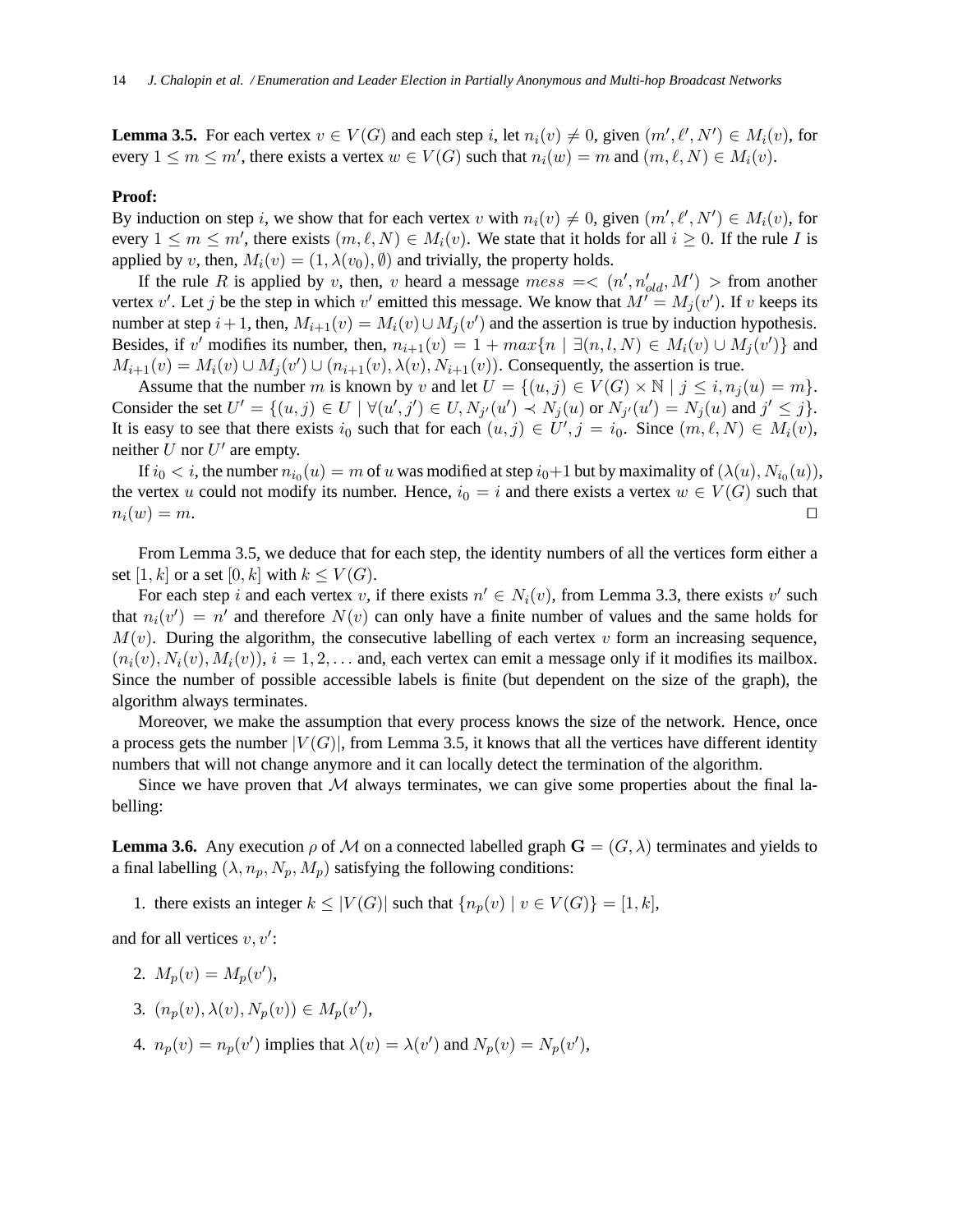5.  $(n, p) \in N_p(v)$  if and only if there exist  $w_1, \ldots, w_p \in N_G(v)$  such that for each i,  $n_p(w_i) = n$ ; in this case, there exists  $(n_p(v), p') \in N_p(w_i)$  with  $p' \geq 1$ .

## **Proof:**

- 1. By Lemma 3.5 applied to the final labelling.
- 2. Otherwise, there exist two neighbours  $v, v'$  such that  $M(v) = M(v')$ . However, since the configuration is final, both v and v' have sent their mailboxes to their neighbours and thus  $M(v) = M(v')$ .
- 3. A corollary of the previous point using Lemma 3.3.
- 4. A corollary of the previous property and since neither  $v$  nor  $v'$  need to change its number.
- 5. Since each neighbour of v that has the number n has sent a message with its number, and since all messages have been heard, we know that there exists  $(n', p') \in N_p(v)$  with  $p' > p$ . Moreover, due to the design of the function replace, we know that  $\sum_{(n,p)\in N_p(v),p>0} p$  is bounded by the degree of v. Consequently, the claim holds.

⊓⊔

In the next proposition, we prove that there exists a digraph D associated to the final labelling of G such that  $Dir(G)$  is a fibration of D.

**Proposition 3.7.** Given a graph G, we can associate to the final labelling of any execution  $\rho$  of the enumeration algorithm on G, a digraph D such that  $Dir(G)$  is fibred over D and  $V(D)$  is the set of numbers appearing on the vertices of G at the end of  $\rho$ .

#### **Proof:**

We use the notation of Lemma 3.6. Let  $\mathbf{G} = (G, \lambda)$ .

Consider the graph D defined as follows. Its set of vertices is  $V(D) = \{m \in \mathbb{N} \mid \exists v \in V(G), n_{\rho}(v) =$ m }. For any  $m, m' \in V(D)$ , there are p arcs  $a_{m',m,1}, \ldots, a_{m',m,p}$  from m' to m if there exists  $v \in V(G)$ such that  $n_{\rho}(v) = m'$  and  $(m, p) \in N_{\rho}(v)$  with  $p > 0$ . From Lemma 3.6, this is independent of the choice of  $v \in V(G)$ . For every vertex  $v, v' \in V(G)$ , if  $n_{\rho}(v) = n_{\rho}(v')$  then  $\lambda(v) = \lambda(v')$  and we can define the labelling  $\eta$  of D: for every  $v \in V(G)$ ,  $\eta(n_o(v)) = \lambda(v)$ .

Let us recall that  $V(Dir(G)) = V(G)$  and for all edge  $\{v, v'\} \in E(G)$ , there exist two arcs  $a_{v',v}, a_{v,v'}$  such that  $s(a_{v,v'}) = t(a_{v',v}) = v$  and  $t(a_{v,v'}) = s(a_{v',v}) = v'$ . Moreover, for each  $v \in V(G)$ , the label of v in  $Dir(G)$  is the same as in G.

It remains to define the homomorphism  $\varphi$  from  $Dir(G)$  to D. For every vertex  $v \in V(G)$ ,  $\varphi(v) =$  $n_{\rho}(v)$ . For every vertex v such that  $\varphi(v) = n$ , and for each  $(m, p) \in N_{\rho}(v)$  with  $p > 0$ , we know from Lemma 3.6 that there exist p arcs  $a_1, \ldots, a_p \in A(Dir(G))$  such that  $t(a_i) = v$  and  $n_\rho(s(a_i)) = m$ . For each  $1 \leq i \leq p$ ,  $\varphi(a_i) = a_{m,n,i}$ .

By definition,  $\varphi$  is a fibration and thus  $Dir(G)$  is fibred over D. □

From Proposition 3.7, one can show that Algorithm  $M$  terminates on G and the final labelling verifies the following properties:  $(Dir(G), \lambda)$  is fibred over D. Thus if  $Dir(G)$  is minimal then D is isomorphic to  $Dir(G)$  and therefore the set of numbers of the vertices is exactly  $1, \ldots, |V(G)|$ : each vertex has a unique number. Moreover, we make the assumption that every process knows the size of the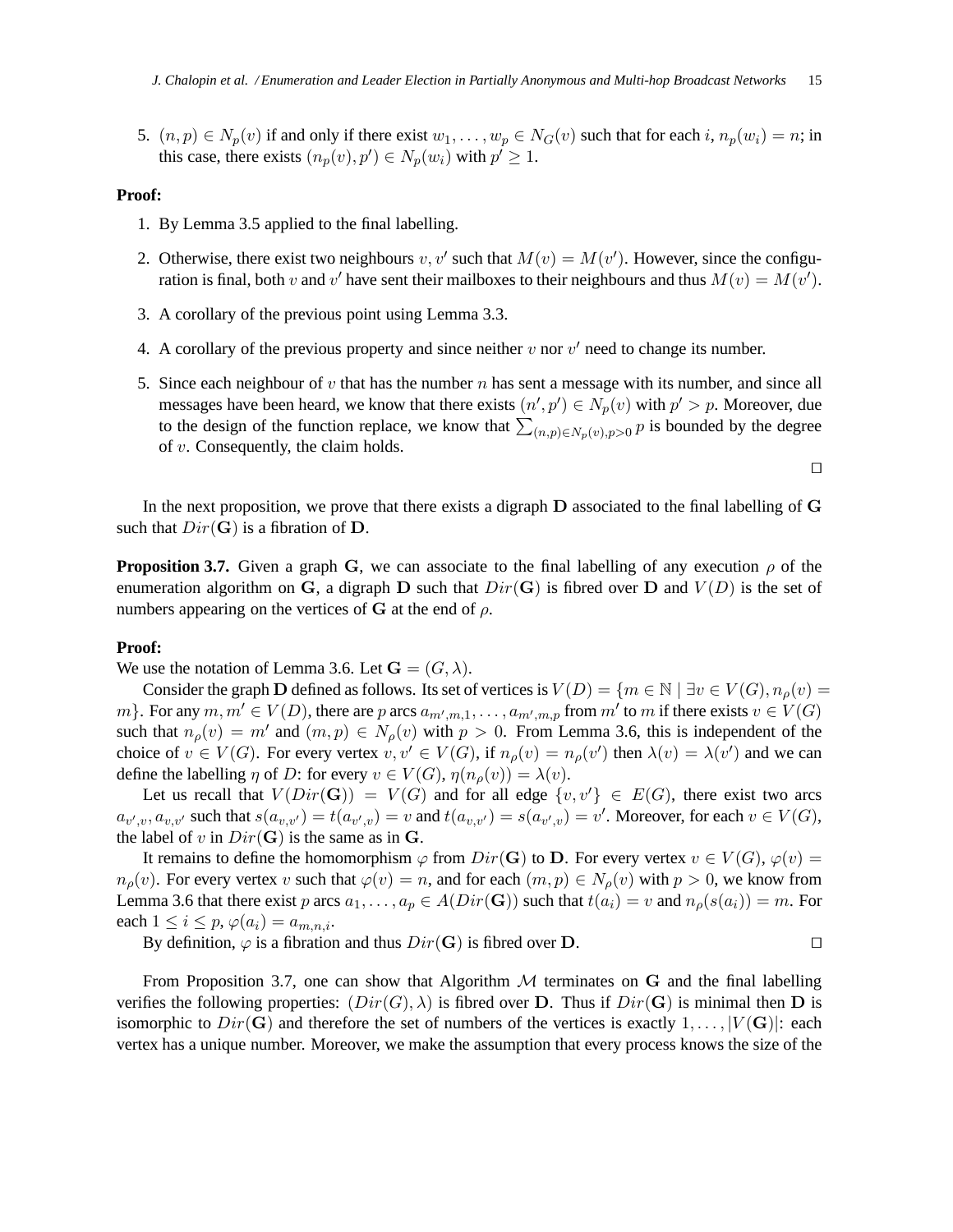network. Hence, once a process has  $|V(G)|$  different numbers in its mailbox, from Lemma 3.5, it knows that all the vertices have different identity numbers that will not change anymore.

Finally, we have proven the following theorem:

**Theorem 3.8.** For every graph G, there exists a(n) naming/enumeration algorithm on G using asynchronous broadcast communications if and only if the digraph  $Dir(G)$  is minimal.

## **3.5. Complexity Analysis**

Complexity analysis of distributed algorithms constitutes a building block of many properties such as energy consumption when considering wireless sensor networks. In this part, we deal with the complexity of Algorithm 1. We are interested in the number of messages exchanged by the processes and their size. We also look at the memory needed by each vertex.

We consider that each vertex does not need to keep more than one element  $(n, \ell, N)$  for each n in its mailbox. Indeed, if there are two elements  $(n, \ell, N), (n, \ell', N') \in M(v)$ , and if  $(\ell, N) \prec (\ell', N')$ , we can remove  $(\ell, N)$  from the mailbox. Moreover, we assume that the initial labelling of G is such that each initial label  $\ell$  can be encoded with  $O(\log |V(G)|)$  bits.

**Proposition 3.9.** Let G be a labelled graph of size n with m edges and a maximum degree  $\Delta$ . Any run of M yields  $O(mn^2)$  emissions of messages of size  $O(\Delta n \log n)$  bits. Moreover, it requires  $O(\Delta n \log n)$ bits of memory at any vertex.

## **Proof:**

Let G be a labelled graph of size n with m edges, maximal degree vertex  $\Delta$  and diameter D. Consider a run  $\rho$  of the algorithm on G. According to Lemma 3.5, we know that each vertex modifies its number at most n times.

For every vertex v, since numbers of v and of its neighbours only increase,  $(n(v), N(v))$  can change  $(d(v) + 1)n$  times. When v modifies its number or its local view, it yields at most the emission of  $O(n)$ messages (because vertices that already have  $(n(v), N(v))$  in their mailbox do not emit this message). Hence, any run of the algorithm needs  $O(mn^2)$  messages. Since, each vertex only keeps useful informations in its mailbox, there exist at most n elements  $(n_0, \ell, N)$  in  $M(v)$  and each of these elements can be represented with  $O(\Delta \log n)$  bits. Hence, one can represented the mailbox of each vertex with  $O(\Delta n \log n)$  bits. Therefore, the size of each message is  $O(\Delta n \log n)$  bits.

From these previous proofs, one knows that the mailbox of each vertex is encoded with  $O(\Delta n \log n)$ bits. Moreover, for each vertex v,  $n(v)$  can be represented with  $\log n$  bits while  $N(v)$  can be represented with  $O(\Delta \log n)$  bits. Thus, the maximum local memory requirement at any vertex is  $O(\Delta n \log n)$ . □

As a corollary of the complexity analysis, Theorem 3.8 is extended as follows:

**Theorem 3.10.** For every graph G, there exists a polynomial complexity (memory, messages and size of messages) naming/enumeration algorithm on G using asynchronous broadcast communications if and only if the digraph  $Dir(G)$  is minimal.

Algorithms of Yamashita and Kameda and of Boldi *et al.* presented in Section 1.4 yields  $O(n^2)$ emissions of messages of size  $2^{O(n)}$  bits. Moreover, each process requires  $2^{O(n)}$  memory bits. Thus, considering different aspects of the complexity,  $M$  fits particularly well to multi-hop broadcast networks composed with low-capabilities processes (e.g., wireless sensors).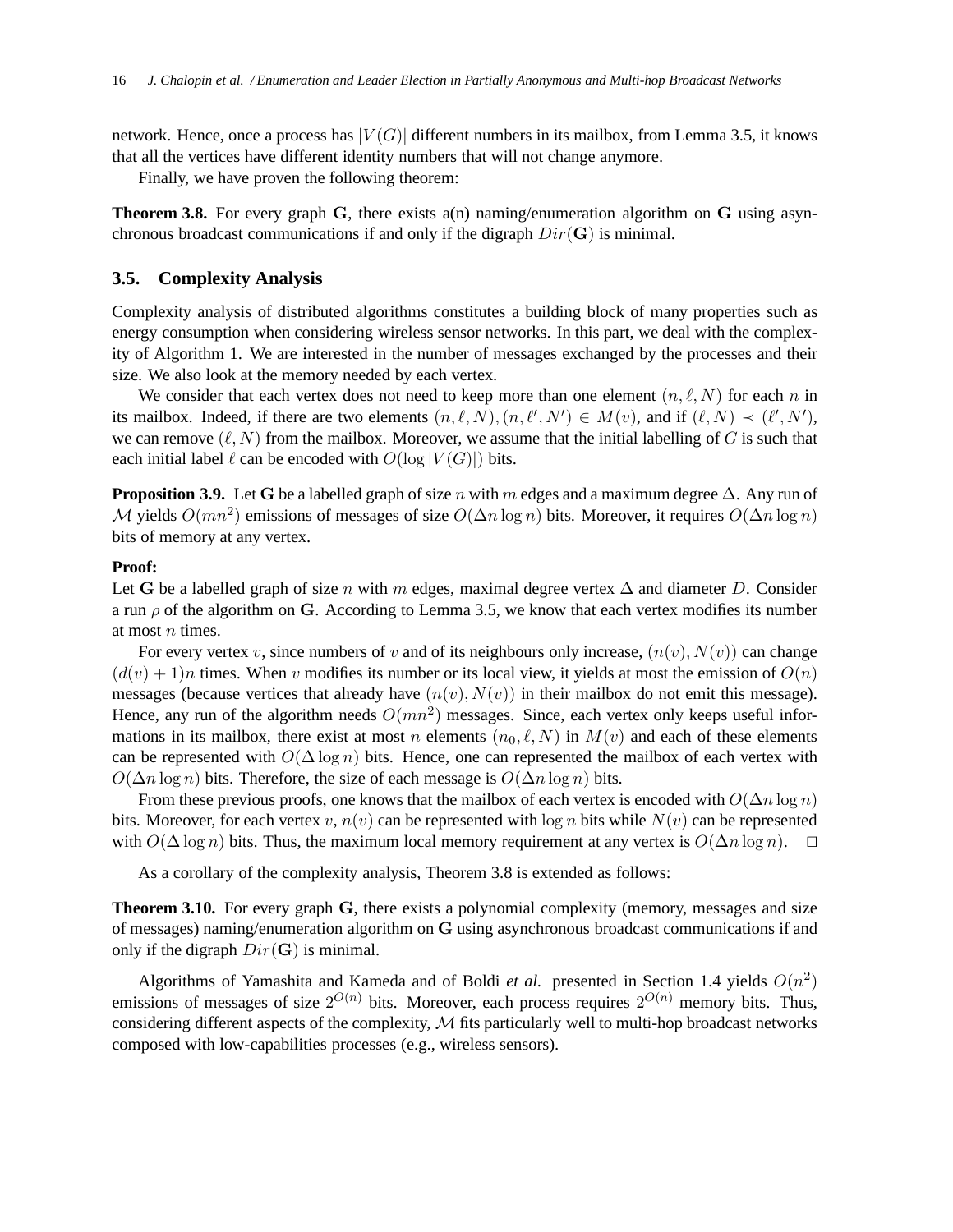## **4. A Leader Election Algorithm for Broadcast Networks**

As stated in the introduction, if we can solve the enumeration problem on a graph G then we can solve the election problem on this graph by declaring the vertex with the identity number  $|V(G)|$  as elected. Nonetheless, in our model, the enumeration and the election problems are not equivalent. Consider the graph G and the digraph  $Dir(G)$  of Figure 1. Since  $Dir(G)$  is fibred over D, from Theorem 3.8, the enumeration problem cannot be solved on G. Nonetheless, if every vertex initially knows G, consider a leader election algorithm defined as follows: each vertex emits a message and, once a vertex receives four messages, it can declare itself as elected. Since the vertex labelled 3 is the unique vertex of degree greater or equal than 4 in G, the vertex 3 will be elected.

In this section, we also present an impossibility result which states that there exists no leader election algorithm for a graph G if  $Dir(G)$  is not  $n_t$ -minimal. This condition is sufficient and we give an extension of  $M$  (Algorithm 2) which solves the election problem.

#### **4.1. Impossibility Result**

Given a network represented by a simple graph G, we present a necessary condition based on  $n_t$ fibrations that must be satisfied by G to admit a leader election algorithm.

**Proposition 4.1.** Let G be a labelled graph such  $Dir(G)$  is not  $n_t$ -minimal, there is no leader election algorithm for G in the asynchronous broadcast model.

#### **Proof:**

Consider a simple graph  $\mathbf{G} = (G, \lambda)$  and a strongly connected digraph  $\mathbf{D} = (D, \eta)$  such that  $Dir(\mathbf{G})$  is *nt* -fibred over **D** via a fibration  $\varphi$ . Given an algorithm A using asynchronous broadcast communications, consider an execution of  $A$  on  $D$  as described in Lemma 2.11. Note that if there exists an infinite execution of  $\mathcal A$  on  $D$ , then, following Lemma 2.11, there exists an infinite execution of  $\mathcal A$  on  $G$ . Finally, A is not a leader election algorithm for G.

Suppose that there exists a finite and maximal execution of  $A$  on  $D$  which yields a digraph  $D'$ . In the final configuration every message has arrived and no process has to emit a message. Thus, each vertex has its final label. Following Lemma 2.11, there exists a lifted execution of A on  $Dir(G)$  that yields a configuration G' such that G' is fibred over D' via  $\varphi$ . Since G' is *nt*-fibred over D', it implies that for every vertex  $v \in V(G)$ , there exist at least two vertices in  $\varphi^{-1}(\varphi(v))$  that have the same label in G'. Hence, there exists no vertex  $v \in V(G)$  that has a unique label. The algorithm A is not a leader election algorithm for G.  $□$ 

## **4.2. Initial Knowledge**

We here underline the importance of the initial knowledge. In the previous algorithm  $M$ , every process only knows the size of the network. Using this initial knowledge, we ensure that at the end of the execution, each process locally knows that each vertex has obtained a unique identity even though some messages are arbitrarily delayed. Boldi *et al.* [5] and Yamashita and Kameda [24] also show that knowing the size of the graph allows to solve election problem whenever it is possible. However, in their models, each vertex initially knows its degree (or can compute it easily) and this initial knowledge is actually used in their views construction algorithm.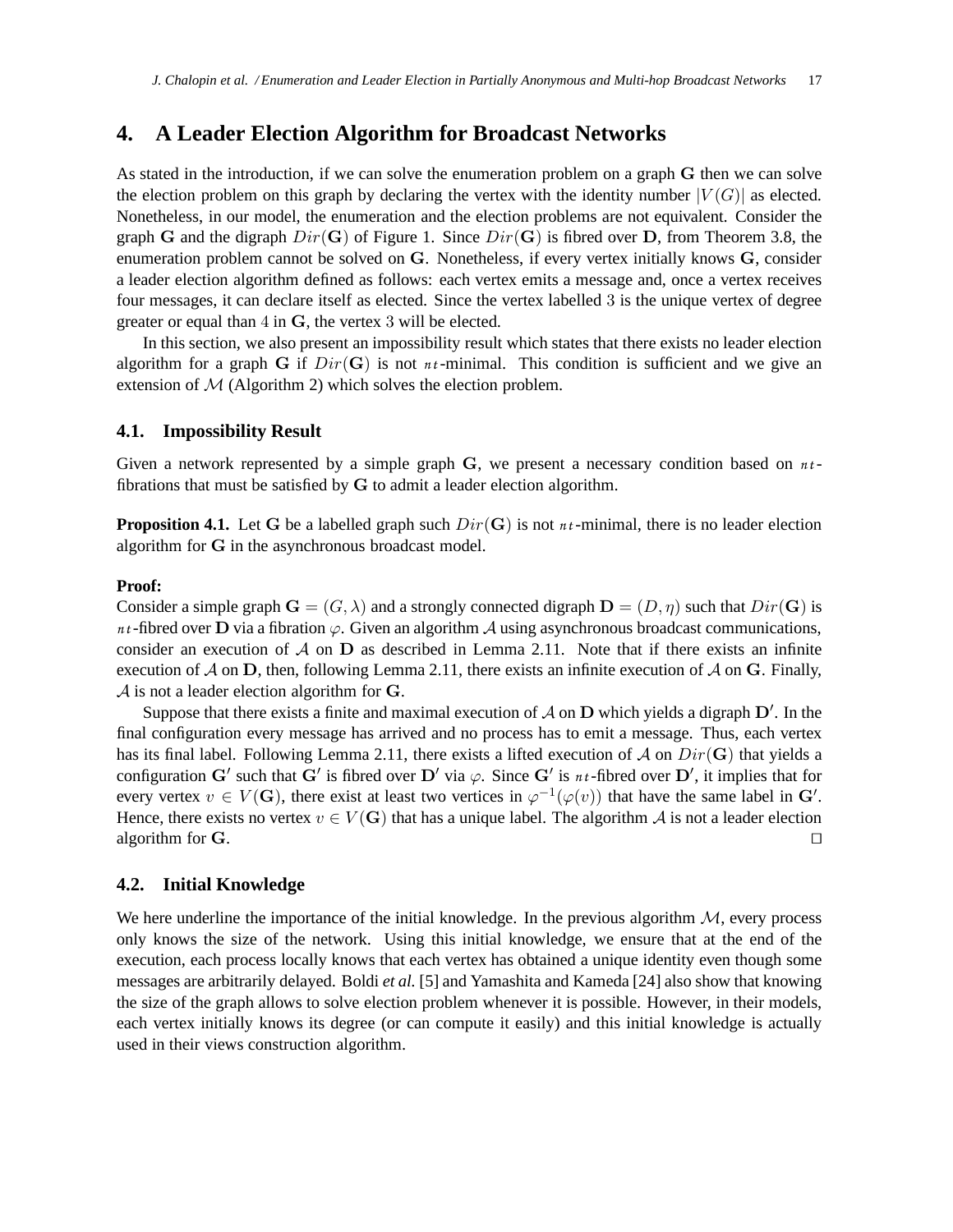In our model, vertices do not initially know their degree and in this case, the initial knowledge of the size of the graph is not sufficient to solve the election problem on graphs where it can be solved. For instance, assume that there exists a leader election algorithm for the three graphs  $G_1$ ,  $G_2$  and  $G_3$  of Figure 2. In  $G_1$  (resp.  $G_2$ ,  $G_3$ ), there exists a unique vertex of degree 4 (resp. 5, 5). Hence, similarly to the graph of Figure 1, one can elect in these three graphs when we assume that each process initially knows the graph. Consider the digraph B such that  $Dir(G_1)$  is *t*-fibred over B via a fibration  $\varphi$ . When executed on B, a leader election algorithm for  $G_1$  has to elect a process such that its fibre is trivial. Thus, there exist two vertices  $a, b \in \mathbf{B}$  such that  $|\varphi^{-1}(a)| = |\varphi^{-1}(b)| = 1$  and which can be declared as elected. Assume that several messages are arbitrary delayed, i.e., several communication links are not yet established. One can find two graphs  $G_2$  and  $G_3$  and two digraphs  $D_2$  and  $D_3$  such that  $D_2 \subseteq Dir(G_2)$ and  $D_3 \subseteq Dir(G_3)$  and such that  $D_2$  and  $D_3$  are also *t*-fibred over **B**.

From Lemma 2.11, if there exists a finite and maximal execution of an algorithm that elects a leader in **B** then there exists a finite and maximal execution on  $Dir(G_1)$ ,  $D_2$  and  $D_3$  that also elects a leader. Hence, if the vertex b is declared as elected in B, then there exists an execution on  $Dir(G_2)$  where messages sent along arcs in  $Dir(\mathbf{G}_2) \setminus \mathbf{D}_2$  are delayed for an arbitrary long time. At some point in this execution, two vertices have the final label *elected*. Similarly, if the vertex a is declared as elected in B, then there exists a particular execution on  $Dir(G_3)$  such that two vertices are marked as elected. Therefore, we cannot find a universal leader election algorithm for all graphs of order 8 where election problem can be solved. In the following, we provide a leader election algorithm  $\mathcal{M}_e$  which assumes that each process knows a map of the network.

#### **4.3. Informal Description of the Leader Election Algorithm**

We present how to extend  $M$  to solve the leader election problem on digraphs that are  $n_t$ -minimal.

Consider a graph G such that  $Dir(G)$  is *t*-fibred over a digraph D. Our aim is to provide an extension of our previous algorithm by using the termination detection algorithm of [20]. The idea is to execute this algorithm and to reconstruct a graph from the contents of the vertices mailboxes (as it is done in Proposition 3.7) and check if all processes are involved in the execution, i.e., if there is no isolated process.

## **4.3.1. The SSP Algorithm**

Initially in [20], this algorithm was devised to detect the termination of another distributed algorithm. As stated in Section 3.4, each process is able to determine its termination condition. The SSP algorithm detects an instant in which the entire computation is achieved.

Let G be a graph, to each process v is associated a predicate  $P(v)$  and an integer  $a(v)$ , its confidence level. Initially,  $P(v)$  is false and  $a(v)$  is equal to  $-1$ . If a vertex v has finished its computation of the initial algorithm, then it changes its value  $P(v)$  to true. Each time a vertex changes the value of  $P(v)$  or  $a(v)$  then it informs its neighbours.

The modification of the value of  $a(v_0)$  only depends on the value of  $P(v_0)$  and the informations  $v_0$ has about the values  $\{a(v_1), \ldots, a(v_d)\}\$  of its neighbours:

- if  $P(v_0) = false$  then  $a(v_0) = -1$ ,
- if  $P(v_0) = true$  then  $a(v_0) = 1 + min\{a(v_k) | k \in [0; k]\}.$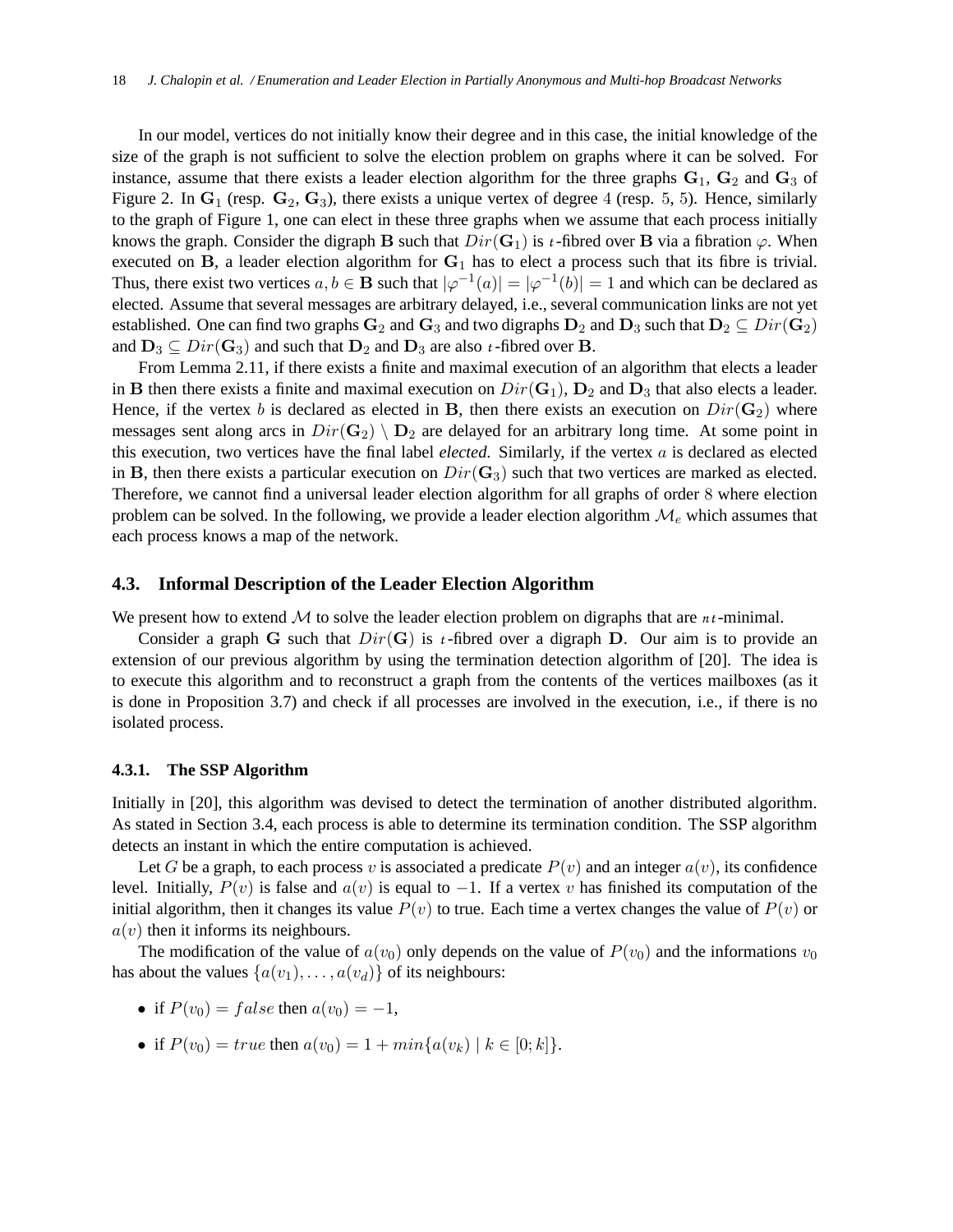

Figure 2. The labelled digraph  $Dir(\mathbf{G}_1)$  is fibred over the digraph B. This fibration is a *t*-fibration and  $Dir(\mathbf{G}_1)$ is *nt*-minimal; the subdigraphs  $D_2$  of  $Dir(\mathbf{G}_2)$  and  $D_3$  of  $Dir(\mathbf{G}_3)$  are also *t*-fibred over the minimal base **B**. From Lemma 2.11, an execution of a leader election algorithm on B can be lifted to an execution on  $Dir(G_1)$  and an execution on  $D_2$  and  $D_3$ . Thus, the vertex a can be declared as elected in B,  $G_1$  and  $G_2$  and the vertex b can be declared as elected in B,  $G_1$  and  $G_3$ . If the algorithm chooses a (resp. b), then two vertices in  $G_2$  (resp.  $G_3$ ) are declared as elected: that is not possible.

We will adapt this algorithm using the ideas of the algorithm GSSP [12]. For every vertex  $v$ , the value of  $P(v)$ , instead of being boolean, will be a graph reconstructed from the contents of the mailbox of v. An important property of the function  $P$  is that it is constant between two moments where it has the same value.

In our models, a vertex cannot distinguish its neighbours: therefore we will use the numbers that appear in the local view. A vertex v will increase its confidence level  $a(v)$  only if when  $|N(v)| = k$ , then v has heard messages from k different processes v' such that  $M(v') = M(v)$  and  $a(v') \ge a(v)$ .

In our algorithm, each vertex permanently tries to reconstruct a digraph  $D(M)$  from its mailbox. This digraph is constructed as in Proposition 3.7. Given a mailbox M, we say that an element  $(n, \ell, N) \in M$ is *maximal* if for all  $(n, \ell', N') \in M$ ,  $(\ell', N') \preceq (\ell, N)$ ; we denote by  $max(M)$  the set of maximal elements of M; note that for each n, there is at most one element  $(n, \ell, N) \in \max(M)$ . If there exists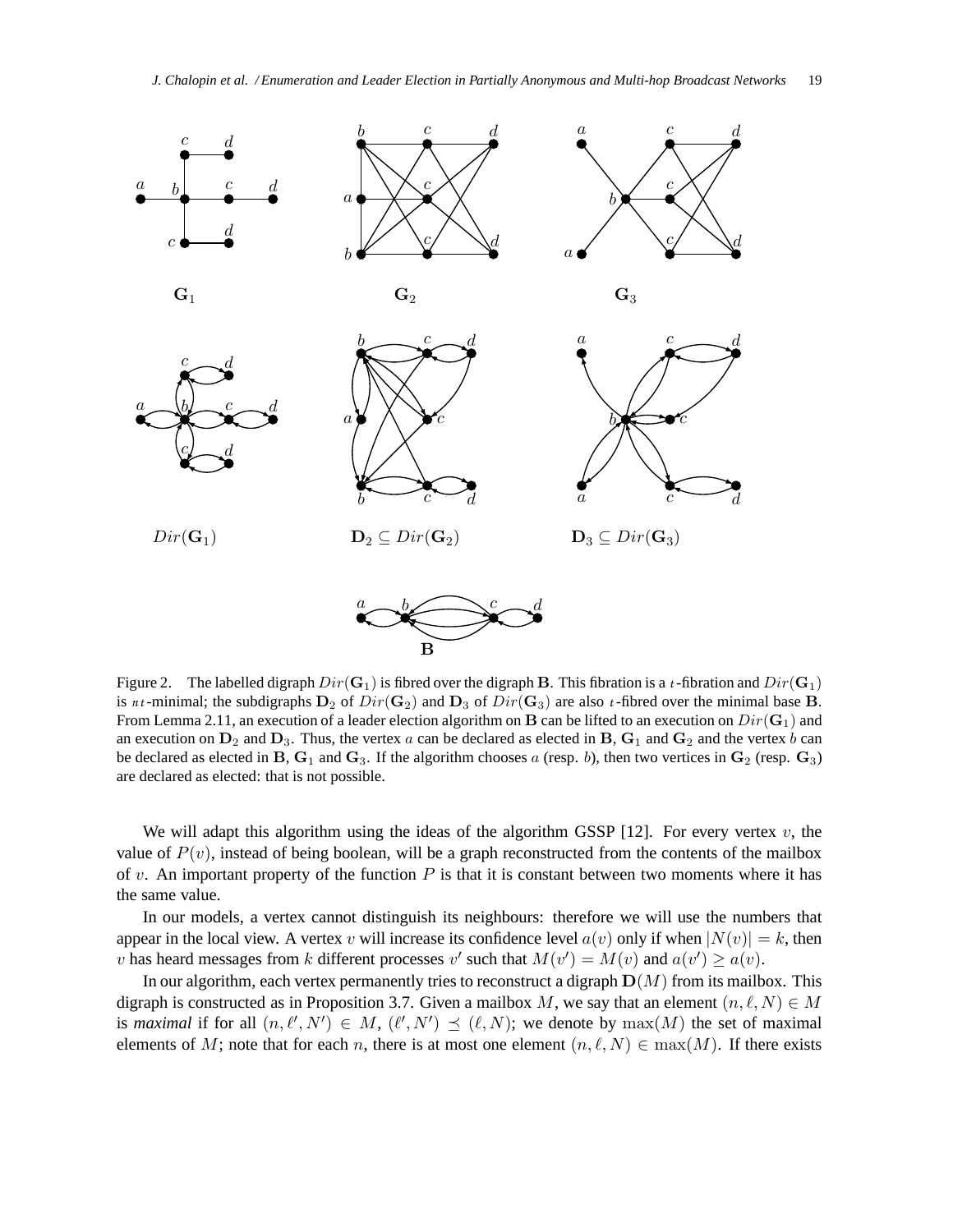$(n, \ell, N) \in \max(M)$  such that there is  $(m, p) \in N$  with  $p < 0$ , or if there is no  $(m, \ell', N') \in \max(M)$ , then  $\mathbf{D}(M)$  is undefined. Otherwise, the digraph  $\mathbf{D}(M)$  is defined as follows:  $V(D(M)) = \{n \mid$  $\exists (n, \ell, N) \in \max(M)$ , and for each  $(n, \ell, N) \in \max(M)$ ,  $\lambda(n) = \ell$ , and for each  $(m, p) \in N$ , there are exactly p arcs from m to n in  $\mathbf{D}(M)$ .

#### **4.3.2. Labels**

As in the enumeration algorithm, we start with a labelled graph  $\mathbf{G} = (G, \lambda)$ . During the computation, vertices v will get new labels of the form  $(\lambda(v), n(v), N(v), M(v), a(v), A(v))$ . Thus, we add to the label of each vertex two items:

- $a(v) \in \mathbb{N}$  is the confidence level of the vertex v,
- $A(v) \in \mathcal{P}_{fin}(\mathbb{N} \times \mathbb{Z} \times \mathbb{Z})$  is a set maintained by each vertex v. It contains the confidence level of its neighbours in the form  $(n, p, a)$  where p is the number of the neighbours of v with n as identity number and a as confidence level.

For sake of simplicity, we define a function  $confidence(n, a)$  to update the set  $A(v_0)$  of a process  $v_0$  as follows. First, if  $a \geq 0$ , we let  $a_{old} = a - 1$  and we apply the following rules:

- if there exists  $(n, 1, a_{old}) \in A(v_0)$  then  $A(v_0) := A(v_0) \setminus \{(n, 1, a_{old})\},\$
- if there exists  $(n, p, a_{old}) \in A(v_0)$  with  $p \neq 1$  then  $A(v_0) := A(v_0) \setminus \{(n, p, a_{old})\} \cup \{(n, p 1, a_{old}$ },
- otherwise,  $A(v_0) := A(v_0) \cup \{(n, -1, a_{old})\}.$

Then, symmetrically, we do the following operations:

- if there exists  $(n, -1, a) \in A(v_0)$  then  $A(v_0) := A(v_0) \setminus \{(n, -1, a)\},$
- if there exists  $(n, p, a) \in A(v_0)$  with  $p \neq -1$  then  $A(v_0) := A(v_0) \setminus \{(n, p, a)\} \cup \{(n, p + 1, a)\},$
- otherwise,  $A(v_0) := A(v_0) \cup \{(n, 1, a)\}.$

Note that in Algorithm 2, the digraph  $B_G$  is the minimal base of the initial digraph  $Dir(G)$  on which the algorithm is performed.

#### **4.3.3. Messages**

A message emitted by a process u and heard by the process v has the following form  $\langle (m, n_{old}, M, a) \rangle$ where m,  $n_{old}$  and M are identical to values of messages exchanged in M. We add the item a which is the value of the confidence level  $a(u)$  of a.

## **4.4. The Leader Election Algorithm** M<sup>e</sup>

The algorithm for the vertex  $v_0$  is described in Algorithm 2. The core of the action I remains unchanged compared to Algorithm M except that the vertex  $v_0$  has to initialize its confidence level  $a(v_0)$  to  $-1$ .

The action R contains the instructions the vertex  $v_0$  has to follow when it heard a message  $\lt$  $(n', n'_{old}, M', a')$  > from a neighbour. Initially, it behaves as in Algorithm M. If its mailbox has been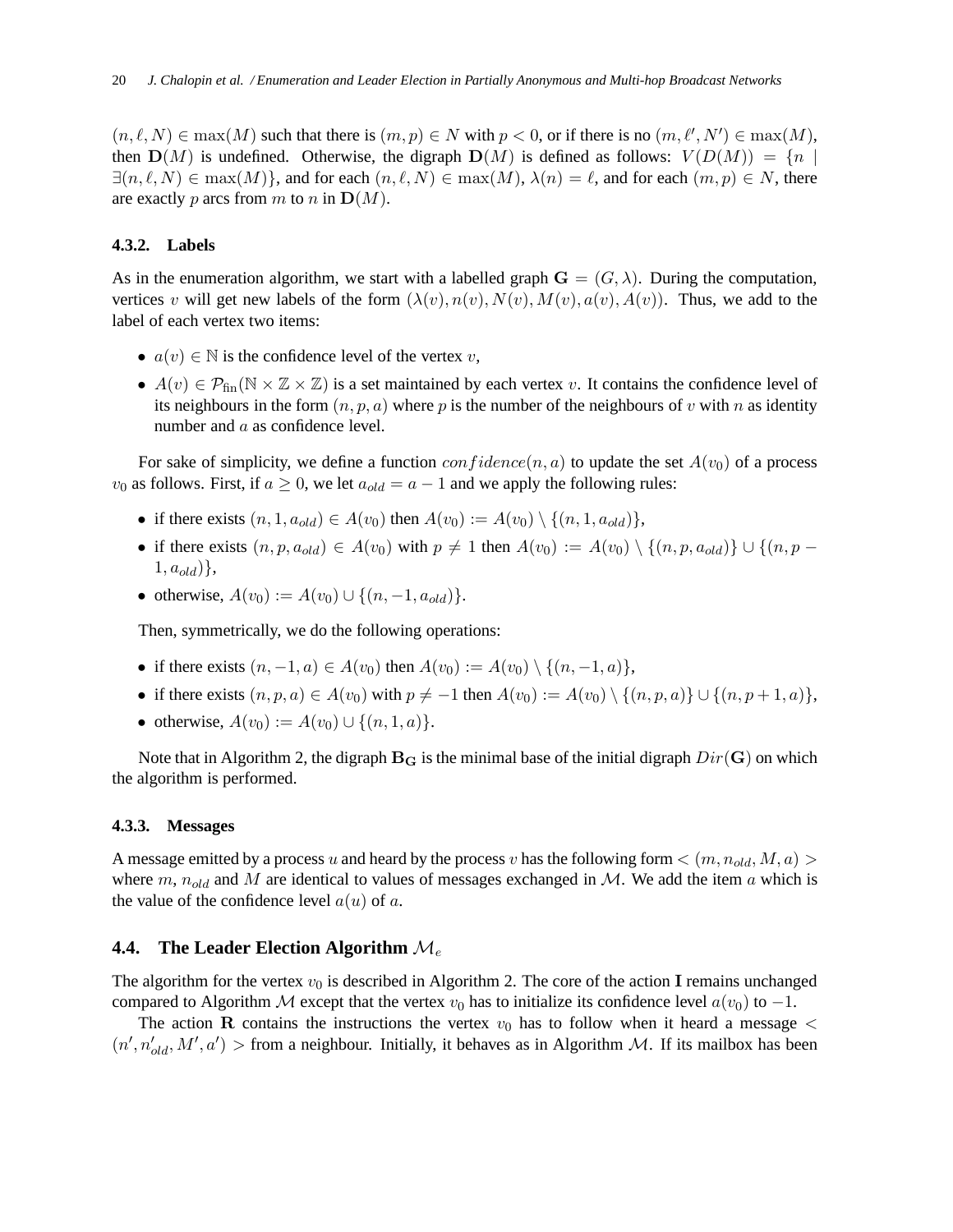modified, it has to reset its confidence level  $a(v_0)$  and the confidence it has collected from its neighbours in  $A(v_0)$ . Conversely, if its mailbox remains unchanged, it updates  $A(v_0)$  with the received value a'. In order to update its own confidence level, the vertex  $v_0$  verifies if every collected confidence levels in  $A(v_0)$  are greater than  $a(v_0)$  and if the graph reconstructed from its mailbox  $M(v_0)$  is fibred over  $\mathbf{B}_{\mathbf{G}}$ . It means that  $v_0$  has the same mailbox of its neighbours. Following these instructions, if its mailbox or its confidence level has been modified by the execution, it emits its number with its new mailbox and confidence level. Finally, an execution is terminated when its confidence level is greater than the size of the graph  $|V(G)|$ . It means that all processes have reconstructed the same graph from their mailbox which is fibred over  $B_G$ . Thus, the vertex whose its fibre is trivial is declared as elected. If there exist more than one vertex satisfying this condition, the vertex with the lowest number is chosen.

## **4.5. Correctness of** M<sup>e</sup>

Let G be a simple labelled and connected graph. In the following,  $i$  is an integer denoting a computation step. Let  $(\lambda(v), n_i(v), N_i(v), M_i(v), a_i(v), A_i(v))$  be the label of the vertex v after the *i*th step of the computation of the algorithm  $\mathcal{M}_{e}$ . We present some properties satisfied by each execution of the algorithm in the asynchronous broadcast model.

We can easily state by induction that if the mailbox of a vertex  $v$  is the same between two steps, the confidence level of v increases.

**Lemma 4.2.** For each step i and each vertex v, if  $M_i(v) = M_{i+1}(v)$  then  $a_{i+1}(v) \ge a_i(v)$ . Moreover, if v applies the action S at steps i and j, then  $M_i(v) \neq M_i(v)$  or  $a_i(v) \neq a_i(v)$ .

In the following lemma, we show that when a process emits a message, then  $\forall (n, p, a) \in A(v)$ ,  $a \geq a(v) - 1.$ 

**Lemma 4.3.** For each step i and each vertex v, either  $\forall (n, p, a) \in A_i(v)$ ,  $a \ge a_i(v) - 1$ , or there exists  $(n, p, a) \in A_i(v)$  such that  $p < 0$  and  $\forall (n, p', a') \in A_i(v)$ ,  $a' \ge a$ .

#### **Proof:**

We prove the lemma by induction on i. Initially,  $A(v) = \emptyset$  and the property obviously holds. Suppose that the property holds for all vertices at step  $i$  and consider a vertex  $v$  that hears a message  $\alpha   
 $n', n'_{old}, M', a' >$  at step  $i + 1$ . If  $n'_{old} \neq n'$ , or if  $M' \neq M_i(v)$ , then  $a_{i+1}(v) = -1$  and$ for all  $(n, p, a) \in A_{i+1}(v)$ ,  $a = -1$ . Note that if  $M_{i+1}(v) = M_i(v)$  and  $a_{i+1}(v) \neq a_i(v)$ , then  $a_{i+1}(v) = 1 + \min\{a \mid \exists (n, p, a) \in A_{i+1}(v)\}\$  and the property holds.

Suppose that at step i,  $\forall (n, p, a) \in A_i(v)$ ,  $a \ge a_i(v)$ . If  $a' \ge a_i(v)$ , then  $\forall (n, p, a) \in A_{i+1}(v)$ ,  $a \ge a_{i+1}(v) - 1$ . If  $a' \le a_i(v) - 1$ , then there exists  $(n', -1, a' - 1) \in A_{i+1}(v)$  and  $\forall (n', p'', a'') \in A_i(v)$ ,  $a'' \ge a' - 1.$ 

Suppose now that at step i, there exists  $(n, p, a) \in A_i(v)$  such that  $p < 0$  and  $\forall (n, p'', a'') \in A_i(v)$ ,  $a'' \ge a$ . If  $n' \ne n$ , then the property still holds. Otherwise, if  $a' \le a$ , then  $(n', -1, a' - 1) \in A_{i+1}(v)$ and  $\forall (n, p'', a'') \in A_{i+1}(v)$ ,  $a'' \ge a'-1$ ; If  $a' = a+1$ , then  $(n', p-1, a) \in A_{i+1}(v)$  and  $\forall (n, p'', a'') \in A_{i+1}(v)$  $A_{i+1}(v)$ ,  $a'' \ge a$ ; If  $a' > a+1$ , then  $(n', p, a) \in A_{i+1}(v)$  and  $\forall (n, p'', a'') \in A_{i+1}(v)$ ,  $a'' \ge a$ .  $\Box$ 

Consider a vertex  $v \in V(G)$  and a step i, for any given  $a \geq 0$ , for every  $(n, p) \in N_i(v)$ , let  $\mathcal{X}_i(n, a, v) = \{p' \mid \exists (n, p', a') \in A_i(v) \text{ such that } a' \ge a\} \text{ and } x_i(n, a, v) = \sum_{p \in \mathcal{X}_i(n, a, v)} p.$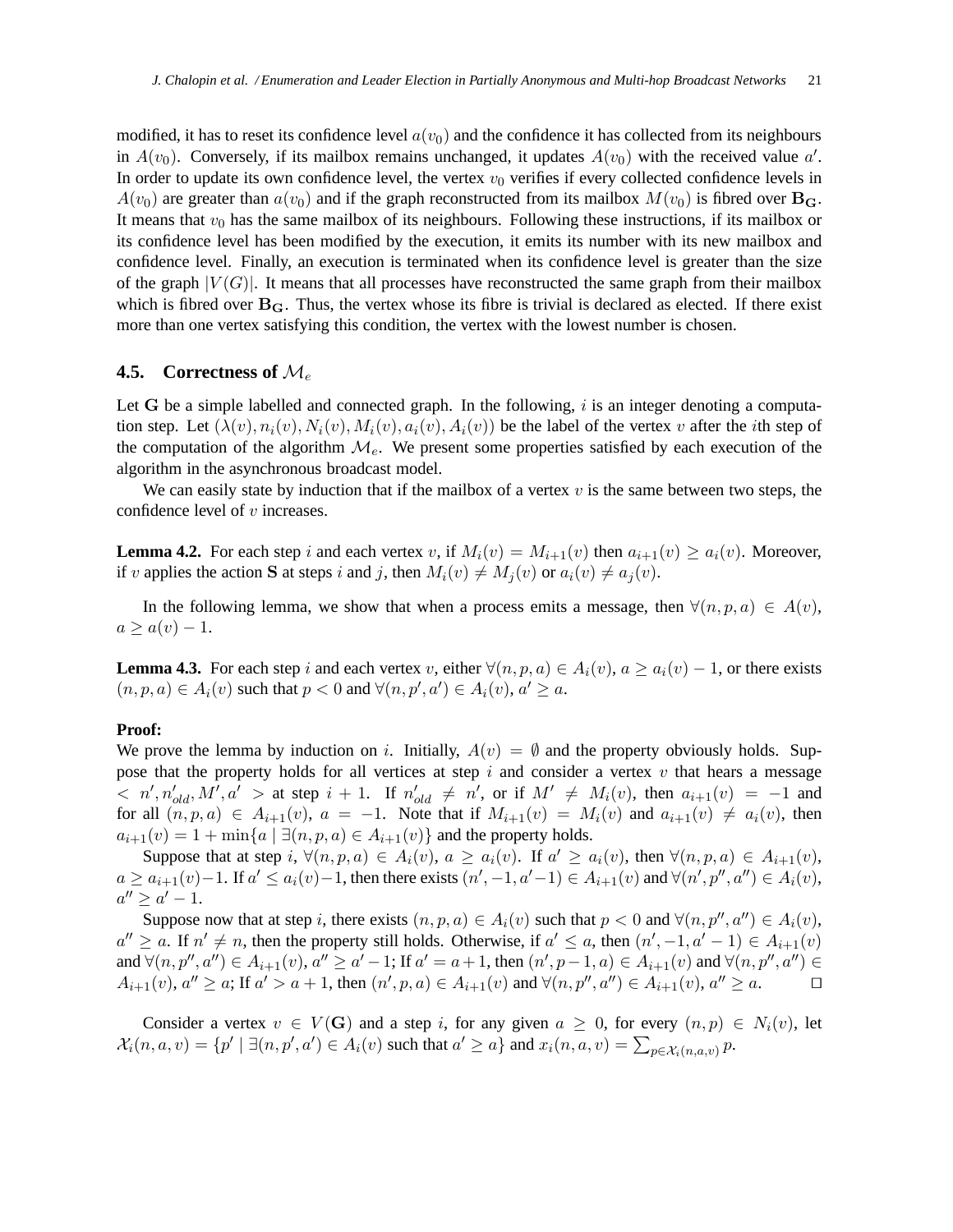#### **Algorithm 2:** Algorithm  $\mathcal{M}_e$  in the asynchronous broadcast model.

```
var: emit : bool init false;
\mathbf{I}: \{n(v_0) = 0 \text{ and no message has arrived at } v_0\}begin
    n(v_0) := 1; a(v_0) := -1;M_{old} := \emptyset; a_{old} := -1; n_{old} := 0;
    M(v_0) := \{(n(v_0), \lambda(v_0), \emptyset)\};emit := trueend
S: \{emit = true\}begin
    if ∀(n, p) ∈ N(v<sub>0</sub>), p > 0 and ∀(n, p, a) ∈ A(v<sub>0</sub>), p > 0 then
         if a(v_0) = -1 then
              emit < (n(v_0), n_{old}, M(v_0), a(v_0)) >;
         else while a_{old} < a(v_0) do
               a_{old} := a_{old} + 1;emit <(n(v_0), n_{old}, M(v_0), a_{old})>;
          emit := false ; n_{old} := n(v_0) ; a_{old} := a(v_0);end
```

```
\mathbf{R}: {A message < (n', n'_{old}, M', a') > has arrived at v_0}
begin
     M_{old} := M(v_0);M(v_0) := M(v_0) \cup M';if n(v_0) = 0 or \exists (n(v_0), \ell, \mathcal{N}) \in M(v_0) such that (\lambda(v_0), N(v_0)) \prec (\ell, \mathcal{N}) then
      | n(v_0) := 1 + \max\{n \mid \exists (n, \ell, \mathcal{N}) \in M(v_0)\};N(v_0) := update(n', n'_{old});M(v_0) := M(v_0) \cup \{(n(v_0), \lambda(v_0), N(v_0))\};if M(v_0) \neq M_{old} then
         a(v_0) := -1; a_{old} := -1;A(v_0) := \{(n, p, -1) | (n, p) \in N(v_0)\};if M(v_0) = M' and a' \ge 0 then
           A(v_0) := confidence(n', a');if \forall (n, p, a) \in A(v_0), a(v_0) \leq a then
          construct D(M(v_0)) from M(v_0);
          if \mathbf{D}(M(v_0)) is fibred over \mathbf{B}_\mathbf{G} then
           a(v_0) := 1 + \min\{a \mid \exists (n, p, a) \in A(v_0)\};if a(v_0) \neq a_{old} or M(v_0) \neq M_{old} then
      \quademit := true;
     if a_i(v) > |V(G)| then
          compute C_{\mathbf{G},\mathbf{D}(M(v_0))};
          if n(v_0) = \min\{n \mid n \in C_{\mathbf{G},\mathbf{D}(M(v_0))}\}\ then status := elected;
          else status := non-elected;
end
```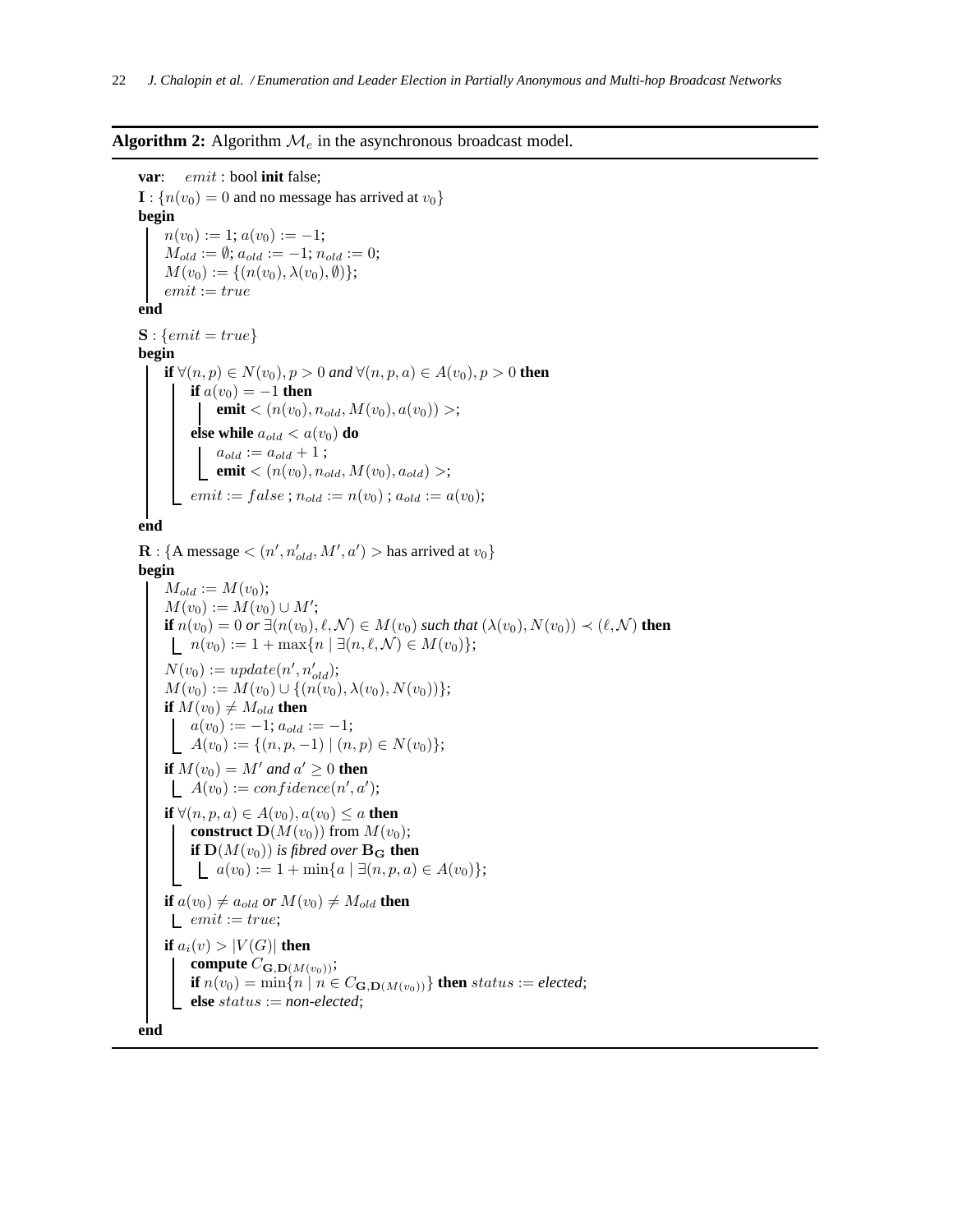**Lemma 4.4.** Consider a step i. For every vertex  $v \in V(G)$  and any given  $a \ge 0$ , if  $k = x_i(n, a, v) > 0$ , there exist k neighbouring vertices  $w_1, \ldots, w_k \in Dir(G)$  such that for every  $0 < l \leq k$ , v has heard a message  $\langle (n, n', M, a) \rangle$  from  $w_l$  before step *i*.

#### **Proof:**

Assume that  $a = a_{max} = max\{a' \mid (n, p, a') \in A_i(v)\}\$ . Thus,  $\mathcal{X}_i(n, a_{max}, v) = \{p' \mid \exists (n, p', a') \in A_i(v)\}\$  $A_i(v)$  such that  $a' = a_{max}$  and  $x_i(n, a_{max}, v) = p'$ . This means that the process v has heard p' messages in the form  $\langle (n, n_{old}, M, a) \rangle$  before step i. By Lemmas 3.4 and 4.2, we deduce that the assertion is satisfied.

Consider  $a < a_{max}$ . Suppose that the assertion holds for  $x_i(n, a + 1, v)$ . Hence, v has heard at least  $x_i(n, a+1, v)$  messages **mess**=<  $(n, n_{old}, M, a+1)$  >. Thus, from Lemma 4.3, for each message **mess** heard by v, the  $confidence(n, a + 1)$  function is called and an element  $(n, a)$  is removed from  $A_i(v)$ . This means that if  $(n, p', a) \in A_i(v)$ , the process v has heard  $p' + x_i(n, a + 1, v)$  messages  $\langle (n, n_{old}, M, a) \rangle$  before step i. By Lemmas 3.4 and 4.2, each of these messages has been emitted by a different neighbour of v. Therefore, the property is verified.  $□$ 

Consider a step  $i_0$  and a vertex  $v_0$  such that  $a_{i_0}(v_0) \ge 0$ . We denote  $M = M_{i_0}(v_0)$ . For every vertex  $v \in V(G)$ , we define  $i(v, M, i_0)$  (or  $i(v)$  when it is clear from the context) as follows. If there is a step i such that v emits a message  $\langle n_i(v), n_{old}, M_i(v), a_i(v) \rangle$  with  $M_i(v) = M$ , then  $i(v)$  is the last step where v emits a message of this form; otherwise  $i(v) = \infty$ . We define a digraph  $\mathbf{H}(M, i_0)$ as follows. For every vertex  $v \in V(Dir(G))$ , v belongs to  $V(H(M, i_0))$  if  $i(v) < \infty$ . For each vertex  $v \in V(\mathbf{H}(M, i_0))$ , for every  $(n, p) \in N_{i_0}(v)$ , let  $k = x_{i_0}(n, a_{i(v)}(v) - 1, v)$ . From Lemma 4.4, there exist k neighbouring vertices  $w_1, \ldots, w_k$  of v such that for every  $0 < l \leq k$ ,  $w_l \in V(\mathbf{H}(M, i_0))$ and  $n_{i_0}(w_l) = n$  and v has heard a message  $\lt (n, n_{old}, M, a_{i(v)}(v) - 1) >$  from  $w_l$  before step  $i(v)$ . Each corresponding arc from  $w_l$  to v belongs to  $A(\mathbf{H}(M, i_0))$ . In the following, we prove that while  $\mathbf{H}(M, i_0) \neq Dir(\mathbf{G})$ , then the execution of the algorithm is not terminated.

For every vertex v, since  $a(v)$  and the number of given identities are bounded by  $|V(G)|$ , we know that any execution of  $\mathcal{M}_e$  terminates. In the next lemma, we show that the confidence level of a vertex allows to know how far from  $v$  the vertices have the same mailbox as  $v$ .

**Lemma 4.5.** Consider a step  $i_0$  and a mailbox M. For all vertices  $v, w \in V(\mathbf{H}(M, i_0))$ , if  $dist_{\mathbf{H}(M, i_0)}$  $(w, v) \le a_{i(v)}(v)$ , then  $a_{i(w)}(w) \ge a_{i(v)}(v) - dist_{\mathbf{H}(M, i_0)}(w, v)$ .

#### **Proof:**

Let  $H = H(M, i_0)$ . This lemma can be proved by induction on the distance d between w and v in H. Assume that  $d = 1$ . Hence,  $a_{i(v)}(v) \geq dist_{\mathbf{H}}(w, v) \geq 1$  and  $w \in N_{\mathbf{H}}(v)$ . Since  $a_{i(v)}(v) \geq 1$ , we know that for all  $(m, p, a) \in A_{i(v)}(v)$ ,  $a \ge a_{i(v)}(v) - 1$ . Thus, from the definition of  $H(M, i)$  and Lemma 4.3, for every vertex  $w \in N_{H(M,i)}(v)$ , w has sent a message  $\lt (n(w), n_{old}(w), M, a_{i(v)}(v) -$ 1) >. Consequently, for each  $w \in N_{H(M,i)}$ , there exists a step  $j < i(v) \le i_0$  such that  $M_j(v) = M$  and  $a_j(w) \ge a_{i(v)}(v) - 1$ , and thus  $a_{i(w)}(w) \ge a_{i(v)}(v) - 1$ .

We assume that it holds for every vertex v, w such that  $dist_{\mathbf{H}}(w, v) \leq d$ . Consider two vertices v, w such that  $a_{i(v)}(v) \ge d+1$  and  $dist_{\mathbf{H}}(w, v) = d+1$ . Consider a vertex  $u \in \mathbf{H}$  such that  $(w, u) \in A(H)$ and  $dist_{\mathbf{H}}(u, v) = d$ . By induction hypothesis,  $a_{i(u)}(u) \ge a_{i(v)}(v) - d$  and  $a_{i(w)}(w) \ge a_{i(u)}(u) - 1$ . Consequently,  $a_{i(w)}(w) \ge a_{i(v)}(v) - (d+1)$ . □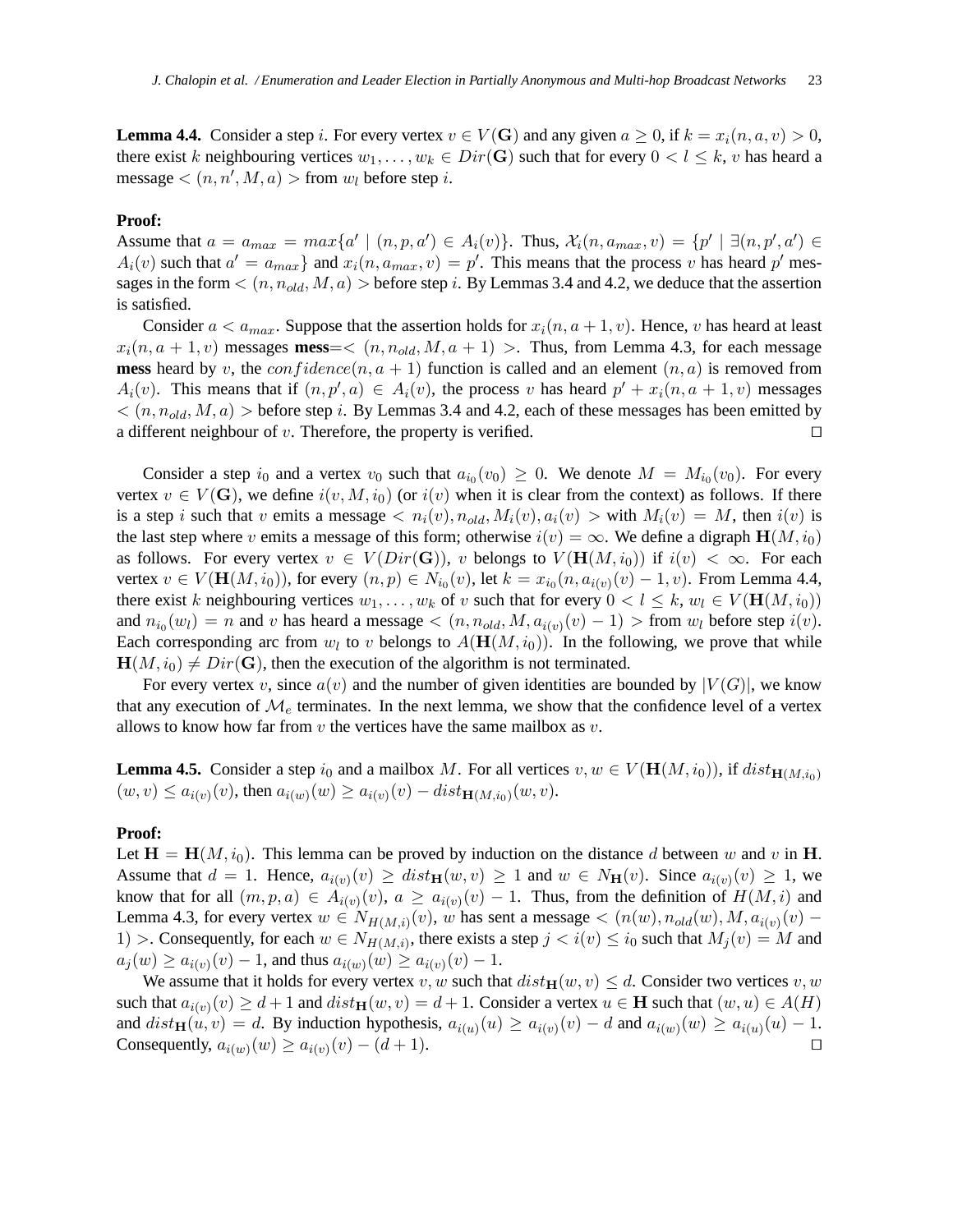Let us recall that  $\mathbf{B}_{\mathbf{G}}$  is the digraph such that  $Dir(\mathbf{G})$  is *t*-fibred over  $\mathbf{B}_{\mathbf{G}}$  via a fibration relation  $\varphi$  and  $\mathbf{B}_{\mathbf{G}}$  is the minimal base of  $Dir(\mathbf{G})$ . When one considers an execution of  $\mathcal{M}_e$  in which some messages are delayed, every process involved in the computation belongs to a subdigraph  $H$  of  $Dir(G)$ . In the following lemma, we show that when H is fibred over  $B_G$ , the view of each vertex  $v \in V(H)$  is isomorphic to the view of  $v \in V(G)$ .

**Lemma 4.6.** Let H be a subdigraph of  $Dir(G)$  and the digraph  $B_G$  such that  $Dir(G)$  (resp. H) is fibred over  $B_G$  via a fibration relation  $\varphi_G$  (resp.  $\varphi_H$ ). If  $x_0$  is the vertex with the maximal view in  $B_G$ , then  $\varphi_H(v) = x_0 \implies \varphi_G(v) = x_0$ . Moreover, for every vertex  $v \in H$ ,  $T_G(v) \approx T_H(v)$  and thus  $H \approx G.$ 

#### **Proof:**

Since H is a subdigraph of G, from Remark 2.9, for each v,  $T_H(v) \preceq T_G(v)$ . Since H is fibred over  $\bf{B}_G$  via  $\varphi$ , for every  $w_0$  in  $\bf{B}_G$  that has a maximal view, for every  $v_0 \in \varphi^{-1}(w_0)$ ,  $T_H(v_0)$  is maximal in **G** and thus  $T_{\mathbf{H}}(v_0) = T_{\mathbf{G}}(v_0)$ .

We now prove that for every vertex v in  $V(G)$ ,  $T_H(v) = T_G(v)$ . Let  $X_0$  be the set of vertices that have a maximal view. Let  $v_0$  be the closest vertex from v in G such that  $T_G(v_0)$  is maximal, and let  $dist_{\mathbf{G}}(v, X_0)$  be the distance from v to  $v_0$  in G. We prove the result by induction on  $dist_{\mathbf{G}}(v, X_0)$ . If  $v \in X_0$ , then we already know the result holds. Otherwise, there exists a neighbour u of v such that  $dist_{\mathbf{G}}(u, X_0) = dist_{\mathbf{G}}(v, X_0) - 1$ . By induction, we know that  $T_{\mathbf{G}}(u) \approx T_{\mathbf{H}}(u)$ , and thus u has the same degree in G and in H. Moreover, the multiset of the views of the neighbours of  $u$  should be the same in H and G. Consequently, if  $T_H(v) \prec T_G(v)$ , there exists another neighbour v' of v such that  $T_{\mathbf{G}}(v) \prec T_{\mathbf{H}}(v)$ , which is impossible. Thus, for any  $v \in V(H)$ ,  $T_{\mathbf{G}}(v) \approx T_{\mathbf{H}}(v)$  and  $N_{\mathbf{G}}(v) = N_{\mathbf{H}}(v)$ . Since G is connected,  $V(G) = V(H)$  and  $Dir(G) \approx H$ . □

From Proposition 3.7, once the enumeration algorithm is terminated on  $\mathbf{H}(M, i_0)$ , every vertex v has the same mailbox  $M = M(v)$  and is able to construct a labelled digraph  $\mathbf{D}(M(v))$ . We have to show that if  $\mathbf{D}(M(v))$  is fibred over  $\mathbf{B}_{\mathbf{G}}$ , then  $\mathbf{H}(M, i_0) = Dir(\mathbf{G})$ .

We now prove in the following lemma that once a vertex gets a confidence level greater than the size of the graph, all vertices of the graph have the same mailbox and have a confidence level greater than 0.

**Lemma 4.7.** If there exist a step  $i_0$  and a vertex v such that  $a_{i_0}(v) > |V(G)|$ , then there exists a subdigraph  $\mathbf{H}'$  of  $\mathbf{H}(M_{i_0}(v), i_0)$  such that  $\mathbf{H}'$  is fibred over  $\mathbf{D}(M_{i_0}(v))$ .

#### **Proof:**

Let  $M = M_{i_0}(v)$  and consider the graph  $\mathbf{H}(M, i_0)$  defined above and let V' be the set of vertices  $w \in V(H(M, i_0))$  such that there exists a path from w to v in  $H(M, i_0)$ . Let H' be the subgraph of  $H(M, i_0)$  induced by V'. From Lemma 4.5, for each  $w \in V(H')$ ,  $M_{i(w)}(w) = M$  and  $a_{i(w)}(w) \ge 1$ . Since  $a_{i(w)}(w) \ge 1$ , there does not exist  $(n_{i(w)}(w), \ell', N') \in M$  such that  $(\lambda(w), N_{i(w)}(w)) \prec (\ell', N')$ . Consequently, for all  $w, w' \in V(H')$ , if  $n_{i(w)}(w) = n_{i(w')}(w')$ , then  $\lambda(w) = \lambda(w')$  and  $N_{i(w)}(w) =$  $N_{i(w')}(w')$ .

Note that since  $a_{i(w)}(w) \geq 1$ , for every  $(n, p, a) \in A_{i(w)}(w)$ ,  $a \geq 0$ . Consequently, for every  $(n, p) \in N_{i(w)}(w), x_{i(w)}(n, a_{i(w)}(w) - 1, w) = p$ . Consequently, in  $\mathbf{D}(M)$ , for every  $(n, p) \in N_{i(w)}(w)$ , there are p arcs from the vertex n to the vertex  $n_{i(w)}(w)$ .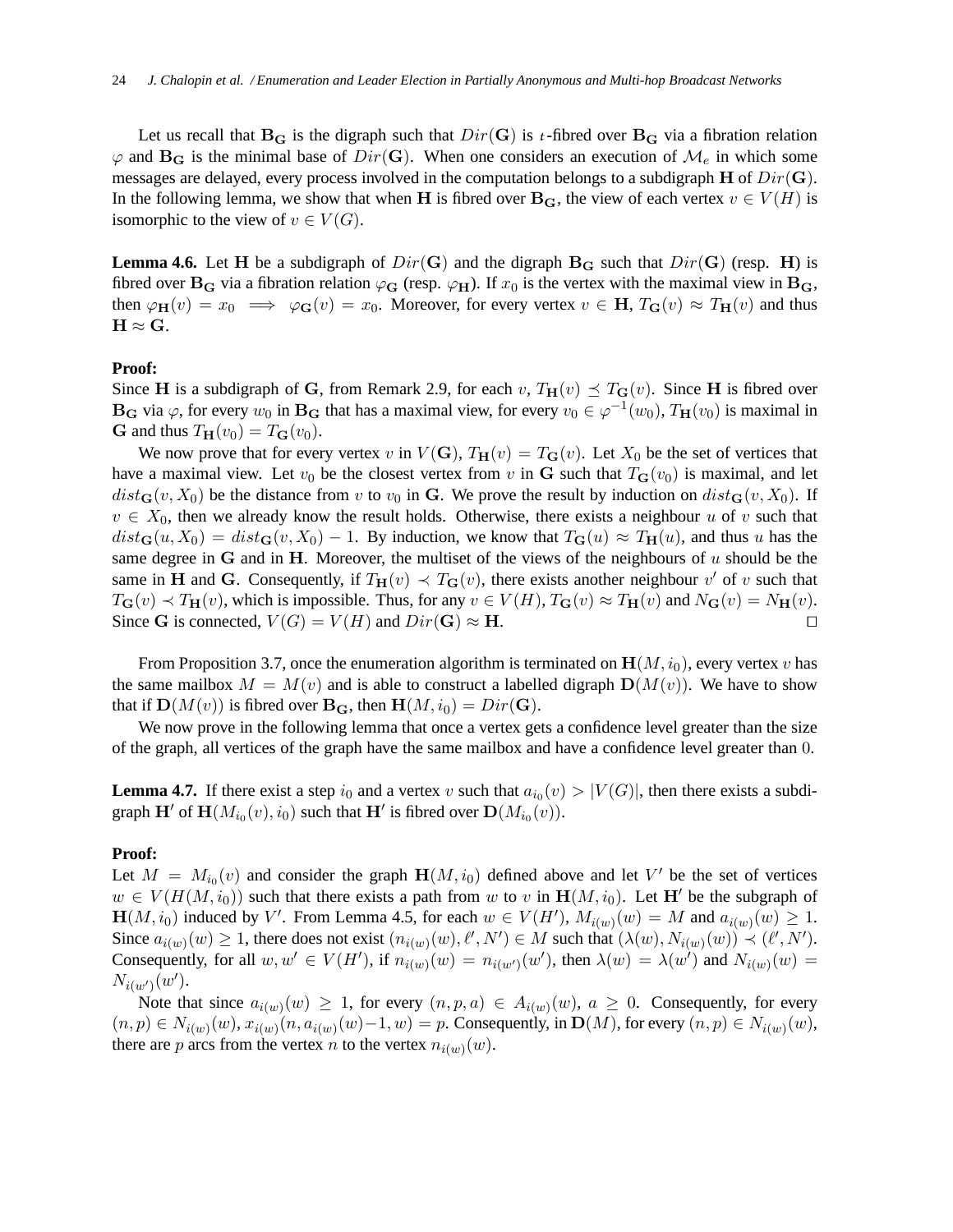We define a homomorphism  $\varphi$  from H' to  $\mathbf{D}(M)$  as follows. For each vertex  $w \in V(H')$ , let  $\varphi(w) = n_{i(w)}(w)$ . Considering a vertex  $w \in V(H')$ , we define the image by  $\varphi$  of all its incoming arcs as follows. By construction of  $\mathbf{H}(M, i_0)$ , for each  $(n, p) \in N_{i(w)}(w)$ , we know that there exist exactly  $a_1, \ldots, a_p \in A(H(M, i_0))$  such that for each  $l \in [1, p]$ ,  $t(a_l) = w$  and  $n_{i(s(a_l))}(s(a_l)) = n$ . Thus, we let  $\varphi(a_l) = a_{n,n_{i(w)}(w),l}$ . By construction, H' is fibred over  $\mathbf{D}(M)$  via  $\varphi$ .  $\Box$ 

Thus, if there exists a vertex v such that the digraph  $\mathbf{D}(M(v))$  reconstructed from its mailbox  $M(v)$ is not fibred over the minimal base  $B_G$  of  $Dir(G)$ , the algorithm is not terminated.

In the following lemma, we show that, at the end of any execution of  $\mathcal{M}_e$  on a  $n_t$ -minimal graph, only one vertex is declared as *elected*.

**Lemma 4.8.** In every execution of  $\mathcal{M}_e$  on a graph G such that  $Dir(G)$  is *nt*-minimal, exactly one vertex v is declared as *elected*.

#### **Proof:**

One knows that every maximal execution of  $\mathcal{M}_e$  terminates. First, suppose that after the final step i, there exists a vertex v such that  $a_i(v) \leq |V(G)|$ . Since all messages have been heard, for every  $v \in V(G)$ , for every  $(n, p) \in N(v)$ ,  $p > 0$  and for every  $(n, p, a) \in A(v)$ ,  $p > 0$ . Among all vertices v such that  $a_i(v)$  is minimal, let v be the last one that hears a message and let  $i_0$  be the step where v hears this last message. After v has processed the message  $a_{i_0}(v) = 1 + \min\{a \mid \exists (n, p, a) \in A(v)\}\.$  Thus, there exists a neighbour w of v such that  $a_i(w) = a_{i_0}(v) - 1 = a_i(v) - 1$ , which is a contradiction with our choice of  $v$ .

From Lemmas 4.6 and 4.7, if there exist a step  $i_0$  and a vertex  $v \in V(G)$  such that  $a_{i_0}(v)$  >  $|V(G)|$ , then  $\mathbf{H}(M(v), i_0)$  and  $Dir(\mathbf{G})$  are isomorphic. Moreover, from Lemma 4.5, we know that all the vertices have the same mailbox and that for each w,  $n(w)$ ,  $N(w)$  and  $M(w)$  will not change anymore. Consequently, after step  $i_0$ , for any w, the digraph  $\mathbf{D}(M(w))$  is always  $\mathbf{D}(M_{i_0}(v))$ . Thus, there exists a step *i* such that for all  $w \in V(G)$ ,  $M_i(w) = M_{i_0}(v)$  and  $a_i(w) > |V(G)|$ . Let  $M = M_{i_0}(v)$ . Since  $Dir(G)$  is *t*-minimal,  $C_{\mathbf{G},\mathbf{D}(M)}$  is not empty. Thus, there is a unique vertex  $v \in V(G)$  such that  $n_i(v) = \min C_{\mathbf{G},\mathbf{D}(M)}$ , and this vertex is elected. □

Therefore, we have proven the following theorem:

**Theorem 4.9.** For every graph G, there exists a polynomial (memory, messages and size of messages) leader election algorithm on G using asynchronous broadcast communications if and only if the digraph  $Dir(G)$  is *nt*-minimal.

#### **4.6. Remarks on the Initial Knowledge: Degree Awarness**

From previous assumptions on the initial knowledge, an interesting question could be to know what happens when processes initially know their degree.

Let G be a labelled digraph such that  $Dir(G)$  is  $n_t$ -minimal. If each process knows its degree and the size of the graph, one can modify the algorithm  $\mathcal{M}_e$  (Algorithm 2) to take into account this combination of knowledge. Before increasing the confidence level in which all processes have the same mailbox, each process  $v$  waits until it has received a message from all its neighbouring processes. Once the sum of p such that  $(n, p) \in N(v)$  is equal to the degree  $deg(v)$  of v, we deduce that v has received a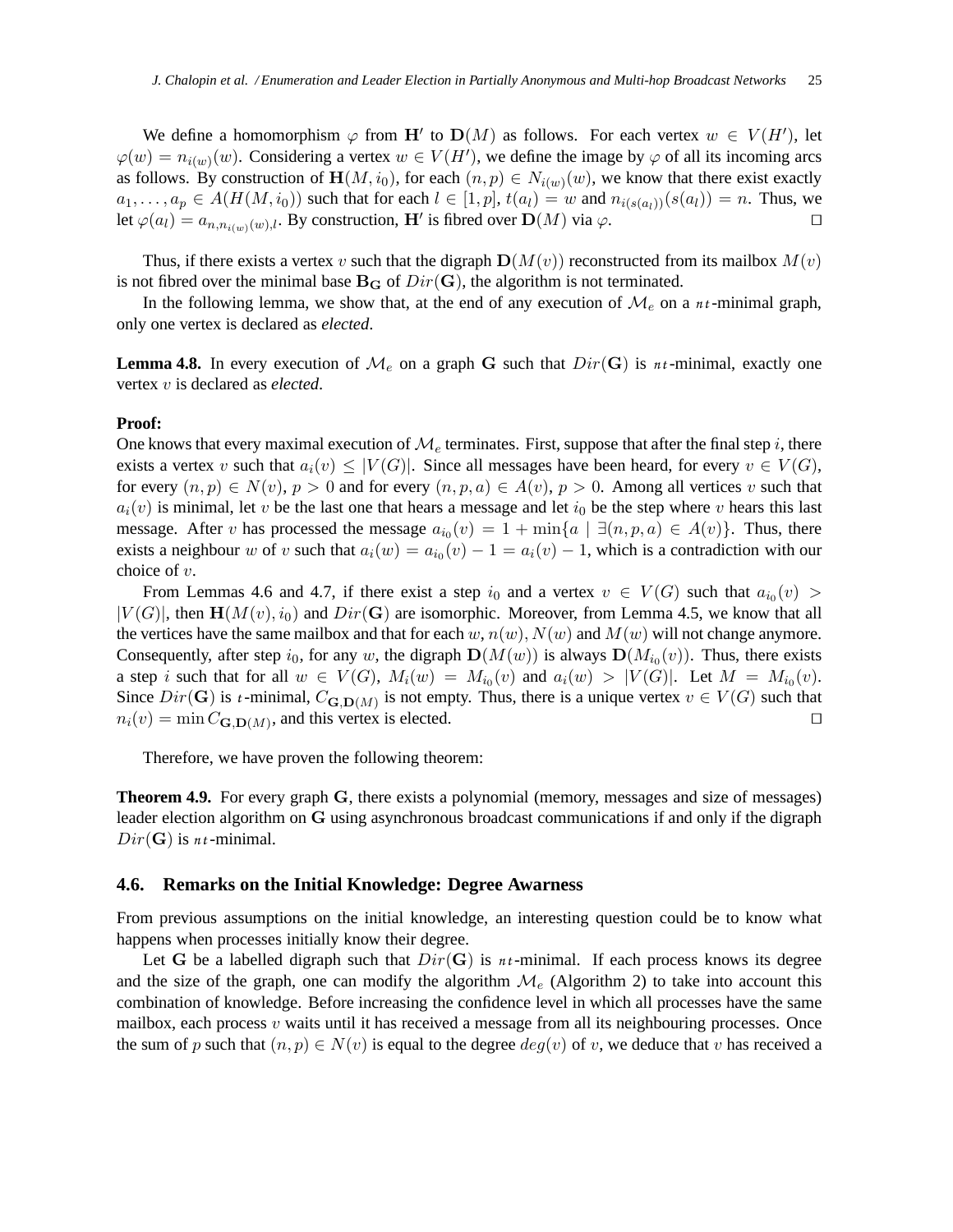message from all of its neighbouring processes at least once. From Lemma 4.5, for each step  $i$ , the ball in G centered at v of radius  $a_i(v)$  belongs to  $H(M, i)$ . Hence, if  $a_i(v) > |V(G)|$  then  $\mathbf{H}(M, i(v))$  and  $Dir(G)$  are isomorphic. Note that knowing the diameter of the graph is sufficient. The radius of the ball centered at v only increases when  $a_i(v) \le a_i(w)$  for every  $w \in N_G(v)$ . Consequentely, let  $Diam(G)$ be the diameter of G, if  $a_i(v) > Diam(G)$ , we can easily extend our proofs and deduce that  $\mathbf{H}(M, i(v))$ and  $Dir(G)$  are isomorphic.

We previously showed (Lemmas 4.7 and 4.6) that once each process has a confidence level greater than the size of the graph, then all processes have the same mailbox and are able to reconstruct the same digraph D. We also stated (Proposition 3.7) that the digraph  $Dir(G)$  is fibred over D. The following lemma establishes a link between the degree of each process and the size of its fibre:

#### **Lemma 4.10. ([5])**

Let **D** be a labelled digraph, we denote  $d_{(v,v')}$  (resp.  $d_{(v',v)}$ ), the number of arcs a such that  $s(a) = v$ and  $t(a) = v'$  (resp.  $s(a) = v'$  and  $t(a) = v$ ) in D. For every pair of vertices  $v, v' \in V(D)$ , there exist two integers  $d_{(v,v')}$ ,  $d_{(v',v)}$  such that given a simple graph G, if  $Dir(G)$  is fibred over D via  $\varphi$ , then  $d_{(v,v')}|\varphi^{-1}(v)| = d_{(v',v)}|\varphi^{-1}(v')|.$ 

With the initial knowledge of its degree, a process can compute from Lemma 4.10 the size of the fibre of each process that belongs to the digraph  $\mathbf{D}(M(v))$  reconstructed from its mailbox  $M(v)$ . Thus, every process can locally identify processes that belong to the set of candidates (Definition 2.10) of the reconstructed graph D. Therefore, the elected process is the vertex with the smallest identity of this set. Hence, our leader election algorithm can be easily used in the model in which each process is endowed with degree-awarness (see [5]) while keeping a polynomial complexity and asynchronous broadcast communications.

**Remark 4.11.** From Lemma 4.10, given a minimal digraph B, we know that for any simple graph G that is fibred over **B**, the set of candidates  $C_{\mathbf{G},\mathbf{B}}$  does not depend on **G**, but only on **B**.

In Algorithm 2, since processes only use the minimal base  $B_G$  of  $Dir(G)$ , one can relax the initial knowledge of every process. In order to solve the leader election problem in our model, it suffices that each process knows the size of the graph and the minimal base  $B<sub>G</sub>$  — and not necessarily the initial graph G.

## **References**

- [1] Angluin, D.: Local and global properties in networks of processors, *Proc. of the 12th Symposium on Theory of Computing (STOC 1980)*, 1980, 82–93.
- [2] Angluin, D., Aspnes, J., Eisenstat, D., Ruppert, E.: The computational power of population protocols, *Distributed Computing*, **20**(4), November 2007, 279–304.
- [3] Bang-Jensen, J., Gutin, G.: *Digraphs Theory, Algorithms and Applications*, Springer, 2002, ISBN 978-1- 85233-611-0.
- [4] Bodlaender, H.: The classification of coverings of processor networks, *Journal of parallel and distributed computing*, **6**(1), 1989, 166–182.
- [5] Boldi, P., Codenotti, B., Gemmell, P., Shammah, S., Simon, J., Vigna, S.: Symmetry breaking in anonymous networks: characterizations, *Proc. of the 4th Israeli Symposium on Theory of Computing and Systems (ISTCS 1996)*, IEEE Press, 1996, 16–26.